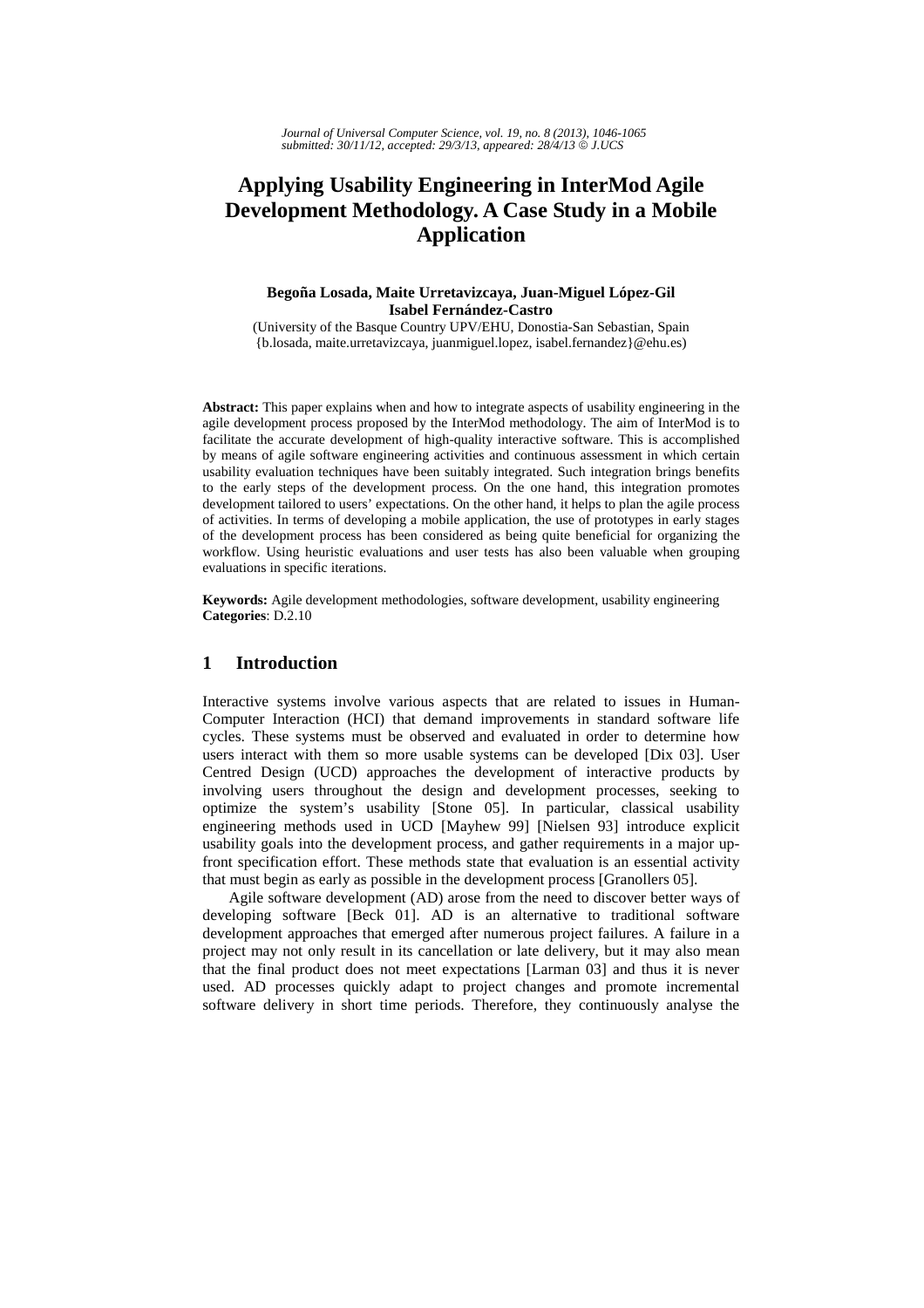evolution in requirements instead of recording an overall requirement collection prior to implementation. Agile software development methodologies share some crucial features with usability engineering, such as iterative processes, a human-centred focus, continuous testing, and a commitment to quality in the developed software. Nevertheless, there are also notable differences, such as the up-front design, the continuous changes throughout the process and documentation. Although there have been some proposals to combine both approaches [Hellman 10] [Hussain 09], it is still difficult to address these concerns.

This article is focused on incorporating usability engineering into the agile software development methodology called InterMod. InterMod manages software development by means of User Objectives (UO), i.e. user desires that can be met by one or more functional and/or non-functional requirements. Throughout the different iterations, the development teams work in parallel and perform activities to obtain developmental models related to different UOs. Every UO is a complete logical unit and at the same time a part of the final result. All these InterMod processes, together with the use of a specific requirements model, allows the HCI and AD disciplines to be integrated in an optimal way.

We used and validated this integrated approach during the development of a mobile application. The usability techniques used had to be consistent with the model to be evaluated, and the development team determined the usability techniques to be used throughout the whole process. The general conclusions concern (1) the integration process itself, which includes grouping evaluations, the need for involving HCI experts in development teams, and the balance between agile development and evaluation, and (2) the application of the integration process when building mobile environments, whose particularities must be taken into account during evaluation processes. Thus, we have demonstrated that integrating usability evaluation techniques produces verifiable improvements in the agile development process.

The rest of the paper is structured as follows. Section 2 describes related work, and section 3 details when and which usability engineering techniques integrate within the InterMod agile methodology. In section 4, the specific usability evaluation techniques applied in the development of a mobile application called FindMyPlace are presented. Section 5 discusses the agile and usability aspects, and section 6 outlines our conclusions.

# **2 Related Work**

Now that agile methodologies are growing in popularity in the software development industry, a major effort is being made to integrate them with HCI. To date, modelling languages that formalize Software Engineering, such as Unified Modelling Language (UML), are being used to perform model-driven design. In addition, new proposals extend UML in order to model aspects related to usability. Some authors have extended UML to include task models [Nunes 00], while other authors have sought equivalences among UML's diagrams and HCI's models. For instance, they relate UML's Use-case and Activity diagrams with HCI's User-task models [Markopoulus 00]. It is also usual to improve UML activity diagrams so they represent HCI concepts such as task order or type [Pinheiro 02]. However, although it correctly specifies any applications' structure and functionalities, UML is not commonly used to specify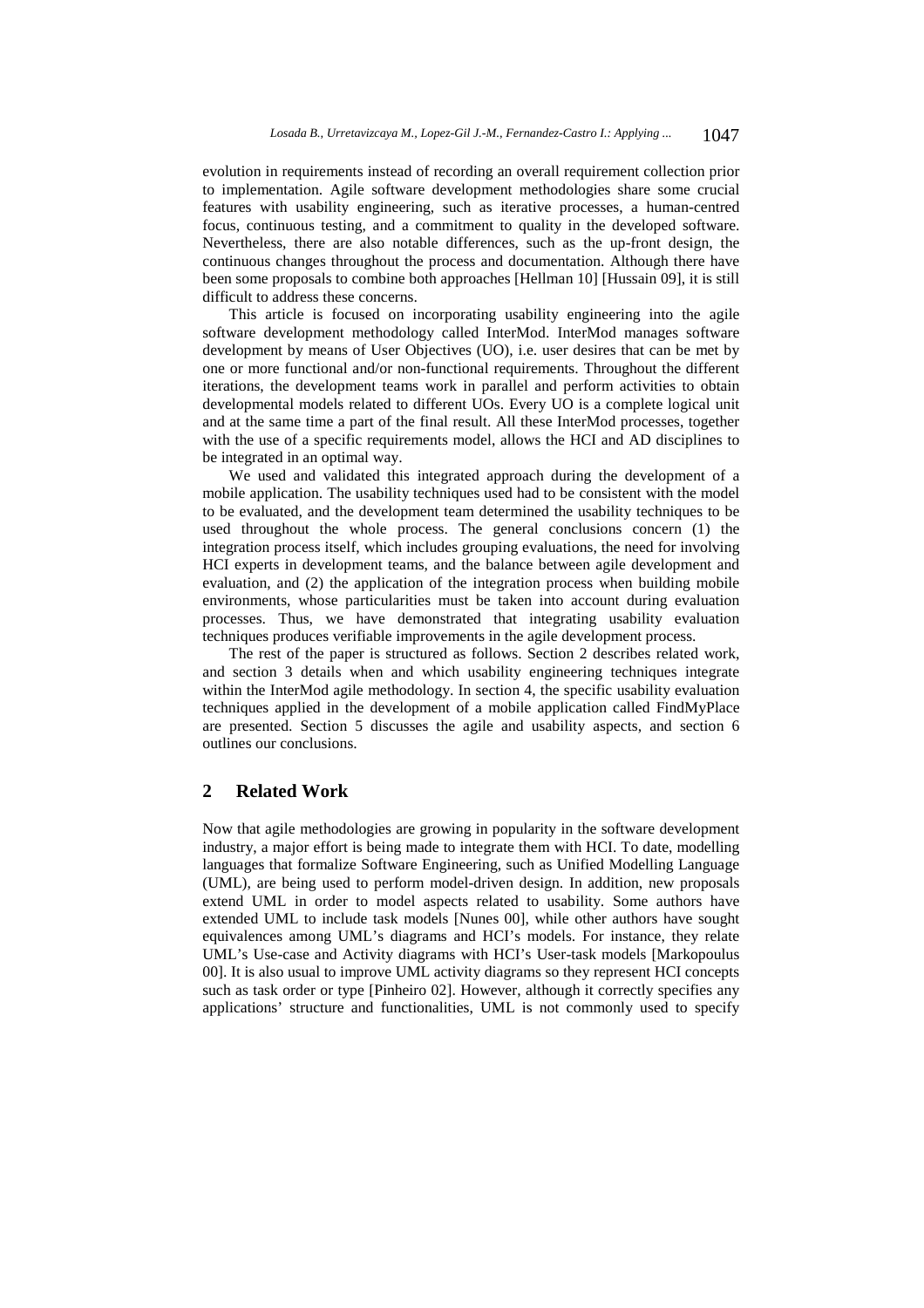usability-related information [Sutcliffe 05]. This may be due to the fact that these new UML extensions have produced more formalism and less understanding [Löwgren, Stolterman 07]. [Memmel 07] stated that "formal models used in Software Engineering and excessive documentation derived from HCI such as style guides are far too expensive for the design of interactive products in any case".

Despite the difficulties of integrating AD and HCI, numerous efforts are being made to do so. They are motivated by the fact that software with poor usability can reduce productivity and user acceptance [Hellman 10]. In fact, most modern approaches in both disciplines are not opposed to collaboration. Discussion about agile approaches to user interface design has resulted in a movement within the HCI community that has begun to reconsider heavy-weight lifecycles [Constantine 02b]. This has led to the development of light-weight approaches, such as eXtreme Usability [Federoff 08], Agile User-Centered Design [Sy 07] and Agile Human-Centered Software Engineering [Memmel 07]. Constantine also proposed a lightweight approach called Usage-Centered Engineering [Constantine, Lockwood 02a], which described navigation architecture and the interaction design scheme on the basis of fast and comprehensive task modelling.

Several solutions have been suggested to arrive at proper integration. Some of them, such as [Constantine, Lockwood 02a], propose to use models such as the ones described by Ambler's agile modelling [Ambler 13]. Others present an integrator model to bridge the gap between AD and HCI [Blomkvist 05] [Losada 12a]. Most of them recommend integrating several HCI techniques in their agile processes, such as field studies, the Personas technique, usability tests and usability evaluations with experts. In this sense, some informal methods typically used in agile development, such as user stories or prototypes, are close to HCI practices and are used as a link between both disciplines [Ratcliffe 11]. Some authors propose the use of scenarios, a usability engineering technique that can be equated with the user stories employed in AD [Lee 06] [Obendorf 08]. [Hellman 10] and [Kane 03] propose using discount usability techniques, which were originally proposed by [Nielsen 93] to perform usability evaluations with a limited scope and cheap evaluation methods. Heuristic evaluations [Nielsen, Molich 90] and Wizard of Oz testing [Nielsen 93] are some examples of discount usability techniques.

The attempts to integrate usability in agile approaches can be divided into two groups: (1) proposals that explore ways of incorporating usability into the most popular agile methodologies (such as Scrum or XP), or (2) proposals that specify new usable and agile processes. Most proposals found in the literature [Hellman 10] [Hussain 09] belong to the first group. Other proposals, such as the ones that integrate HCI with specific development approaches, as is the case with Test-Driven Development, can be also included in this first group [Robles 11]. The proposal by [Sy 07] and the one presented in this work can be included in the second group. A mixed proposal is eXtreme Scenario-based Design [Lee 09], which uses the Central Design Record in a XP model to support synchronization activities, help the usability engineer plan, and run usability evaluations. Additionally, Extreme Usability combines XP and Usability Engineering, and U-SCRUM [Singh 08]), a variant of the Scrum methodology, proposes to consider two product owners, one focused on usability and the other on more conventional functions.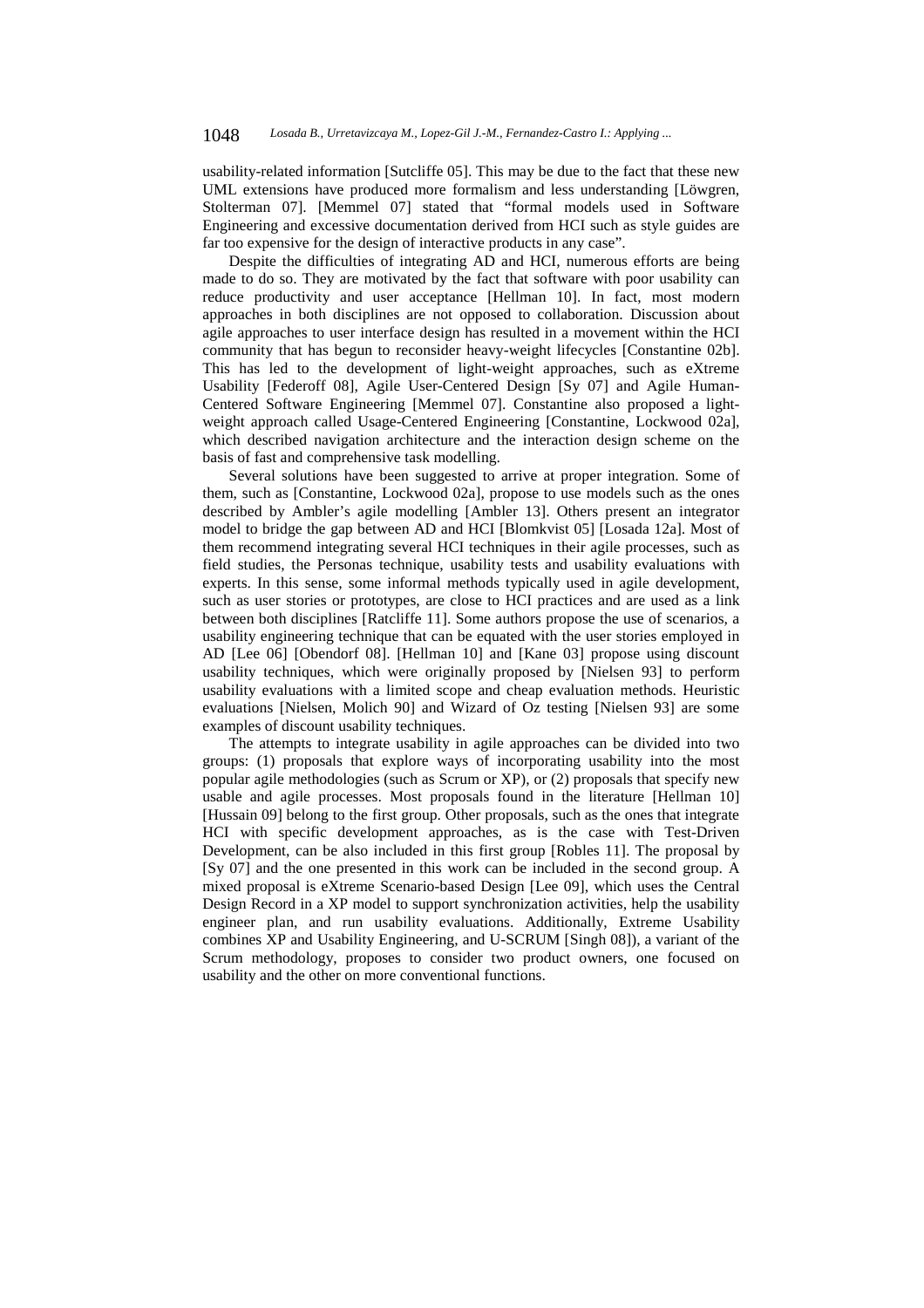## **3 Integrating Usability Engineering in InterMod**

InterMod is an agile methodology that aims to help with the accurate development of high-quality interactive software [Losada 12a]. Agile methods differ from predictive software development processes since they provide a dynamic adaptation to the new contexts that arise during project execution. Thus, they emphasize continuously improving and adding functionality throughout the project life [Beck 01]. However, because agile methods require pieces of working software to be continuously delivered, the organized development of the interface may be ignored. To solve such issues, InterMod proposes to apply the Model Driven Architecture approach [OMG 03] in order to develop interactive software based on the models generated and evaluated during a project's progress according to user objectives. A User Objective (UO henceforth) is a user desire (e.g., "buying a custom t-shirt securely" or "reserving a meeting room at the workplace using my mobile phone") that can be attained by one or more functional and/or non-functional requirements.

Like agile methodologies, InterMod proposes to organize a project as a series of iterations, and to distribute the work among the iterations according to different *activities* of the UOs. In this way, the project development process can be carried out in parallel by different workgroups. The activities in the iteration can be Developmental Activities or Integration Activities. Three Developmental Activities (DAs) are associated with each UO: Analysis and Navigation Design (DA-1), Interface Building (DA-2) and Business-Logic Coding (DA-3). Furthermore, three Integration Activities (IAs) assure the correct incremental progress of the project: Requirement Models Integration (IA-1), Interface Integration (IA-2) and Code Integration & Refactoring (IA-3).

All developmental and integration activities are driven by models. To begin, the User and System models collect the characteristics that influence the entire project and that can be refined throughout the iterations. The User Model configures aspects such as colour preferences, font, size, certain limitations such as colour blindness, deafness, vision loss, etc. The System Model helps to define characteristics of the platform type (e.g., device type, window size, colour, etc.), but it can also collect other aspects related to the application, like security, logo, etc. These two models are evaluated from the beginning and throughout the project. It is necessary to ensure coherence with both the system characteristics and the users' needs and preferences throughout the entire application. The developmental models may be created in parallel for different UOs and/or different activities and they must be continuously evaluated (Fig. 1, left side). In particular, DA-1 and IA-1 activities deal with the Requirements Model (M-1), which in InterMod is called the Semantically Enriched Human-Computer Interaction (SE-HCI) model (see [subsection 3.1]). DA-2 creates the Presentation Model (M-2) for some of the UOs that have been previously designed and evaluated, and IA-2 integrates the M-2 of some UOs. The M-2 of a specific UO establishes the graphical elements gathered from the M-1 abstract model. Finally, DA-3 and IA-3 deal with the Functionality Model (M-3), which guides the implementation in a particular programming language. For a concrete UO (UOi), M-3 inherits the behaviour characteristics from the M-1 of this UOi (Fig. 1, right side).

InterMod (Fig. 1, left side) defines an initial step, step 0-"Analyse the Overall Project", and continues with a sequence of iterations. At Step 0, an initial analysis of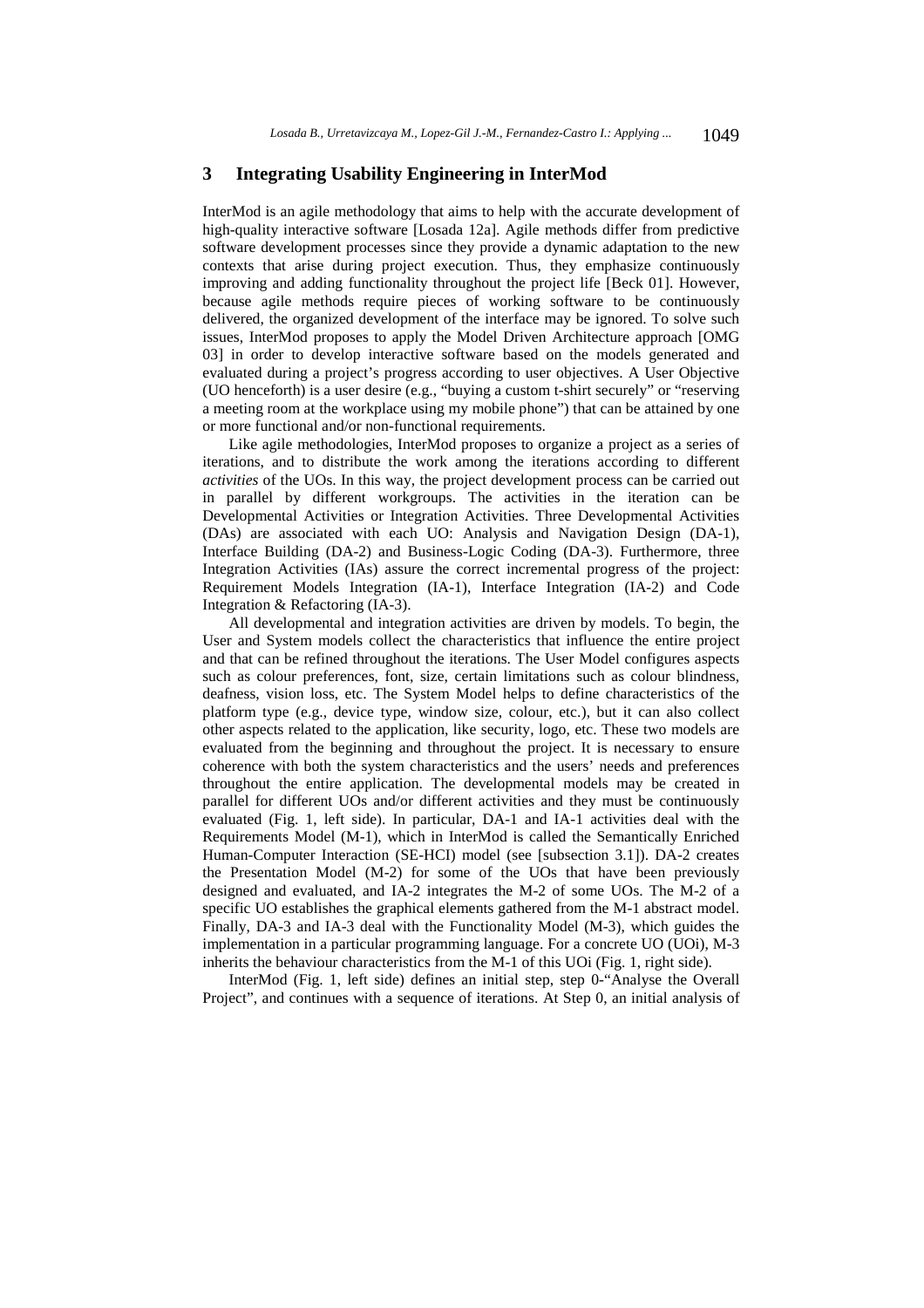#### 1050 *Losada B., Urretavizcaya M., Lopez-Gil J.-M., Fernandez-Castro I.: Applying ...*

the whole project determines: (a) the starting UOs, and (b) the general design decisions. The starting UOs will be the ones that are most important or needed by the end users. Additionally, it is important to draw up the System and User Models. For the sequence of iterations, each iteration involves three steps: Step 1.i -"Build the User Objectives List", Step 2.i-"Plan Parallel Iteration", and Step 3.i-"Perform Iteration Activities", where i is the i-th iteration. These steps make it possible to coherently fragment the project into UOs, and the UOs into activities. The UOs List is updated at Step 1.i with the new UOs derived either from the new needs for the project (Direct UOs) or from previous developments (Indirect UOs). At Step 2.i the UOs to be developed are determined, along with the activities to be carried out for those UOs, and how the chosen activities will be distributed to the workgroups (if there is more than one). Finally, at Step 3.i of the iteration, each workgroup performs its activities as established in the plan.



*Figure 1. InterMod methodology (left), and the relations between activities and models (right)* 

Evaluation techniques can be applied from the early stages of the system development process [Mayhew 99], and we propose to start using them in Step 0. Usability evaluations are particularly relevant for Direct UOs as they reflect direct user needs, so a group of end users must necessarily be involved in evaluating them. However, in order to expedite the project, Indirect UOs may be evaluated by usability experts only. Inspection, inquiry and test methods [Nielsen, Mack 94] can be combined to obtain a more comprehensive result when analysing the usability of the models created in Step 3.i. Other HCI evaluation methods that rely on measures of user satisfaction and task efficacy and efficiency are also proposed. [Section 3.2] includes the techniques that can be integrated in the methodology.

#### **3.1 The SE-HCI model supports the project requirements**

The project requirements are defined by the SE-HCI Model [Losada 09], which incorporates the User Task Model (Fig. 2) and is influenced by the *User* and *System Models*. The User Task Model is a classic element in Model-Based User Interface Development [Paternò 99] [Limbourg 05] and can be used to describe the user's performance in completing each UO. The SE-HCI Model also describes: (1) the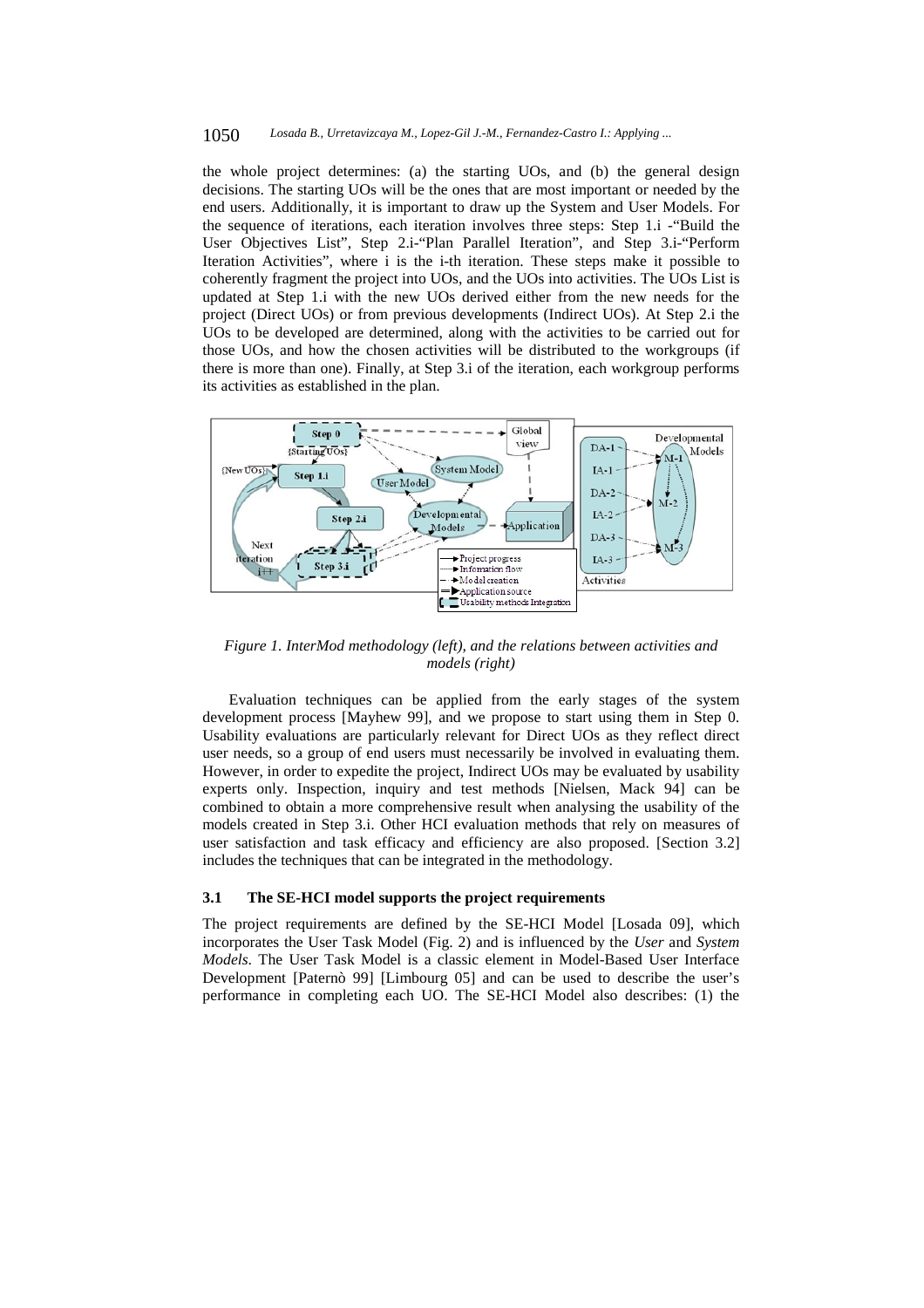interactions that can be suitably established between the users and system at the user interface level [Paternò 99] and their possible temporal relationships; (2) the incorrect uses of the application that can occur through possible interactions over the interface navigation, and thus they define, together with the correct uses obtained from the Behaviour Model of the User Task Model, the semantics of the application through the *SE-HCI Communication & Behaviour Model*; and (3) the basic characteristics gathered in the *SE-HCI Prototype Model* (colours, sections, button types, etc.)—that draw the basic appearance of the application.



*Figure 2. Hierarchy of models related within the SE-HCI Model* 

Nielsen defines the discipline of usability engineering as a software engineering process that includes usability considerations in software development process [Nielsen 93]. One of the important features of usability engineering is the inclusion of a usability specification. Therefore, the specification of requirements must also focus on the features of the user-system interaction that contribute to product usability [Dix 03]. In this sense, the SE-HCI Model is devoted to capturing these kinds of interactions in a usability specification.

#### **3.2 Usability techniques applied in InterMod**

The collaboration of end users is fundamental in order to determine the starting UOs. UOs are gathered from information obtained through usability engineering methods. The selection criteria are based on the priorities of the features that are needed. Inquiry methods are the most suited to gathering information about user desires and needs, which would be expressed by the starting UOs. Questionnaires, unstructured and structured interviews, focus groups and field observation [Nielsen, Mack 94] are some of the most common techniques that can be applied. Questionnaires and interview-based protocols are especially useful for gathering data by querying users about the global view of the system with regard to various aspects, such as navigation, presentation and behaviour. Additionally, the System and User Models are collected and validated by means of inquiry methods applied to end users in the presence of usability and domain experts.

Each developmental and integration activity creates one or more models that must be evaluated with the techniques that are best suited to the models' characteristics. InterMod advocates the use of test-based methods as the best way to evaluate the M-1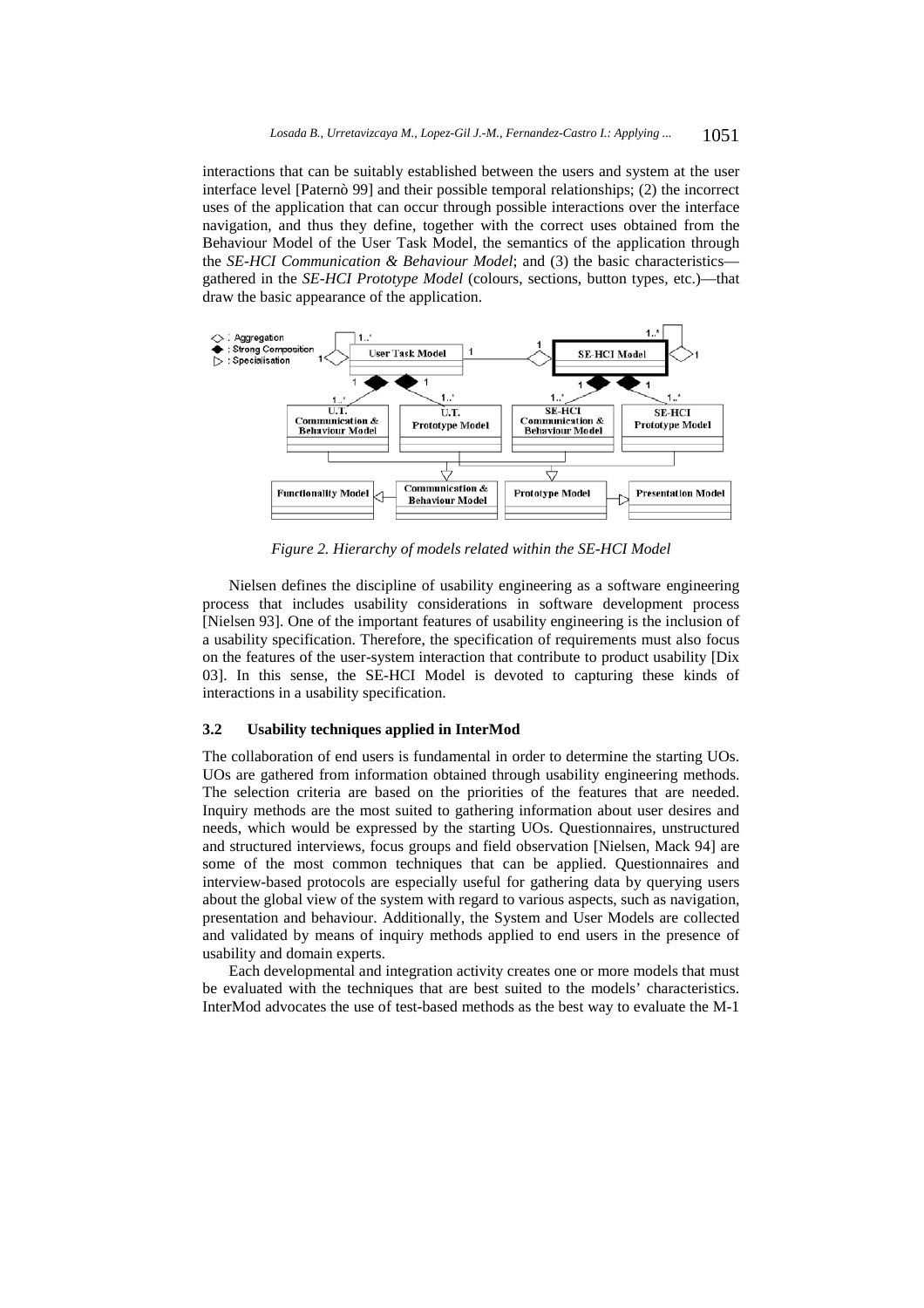model. The evaluation of M-1 captures errors related to requirements, and it can also discover and anticipate interface errors (*SE-HCI Prototype Model*) and even business logic errors (*SE-HCI Communication & Behaviour Model*). The SE-HCI Model has got enough information to automatically generate low-fidelity prototypes. From this point, designers, users and developers can jointly carry out the evaluation. Typically, representative users perform specific tasks on the system (or prototype), and evaluators observe and collect the interaction data through thinking aloud protocols [Lewis 82], performance measurement [Dumas, Redish 93] and coaching methods [Nielsen 93]. Inspection methods involving usability experts and/or end users are proposed for evaluating the M-2 models. The results of heuristic evaluation [Nielsen, Molich 90] or cognitive walkthrough [Wharton 94] provide a good source of feedback that serves to improve specific elements of the user interface. Finally, the M-3 models may be evaluated with test-based and inspection methods. Moreover, they should be checked by using software quality specifications, such as [ISO/IEC 9126-1 01].

# **4 Usability Techniques Applied in FindMyPlace**

In this section we first describe an abstract of the FindMyPlace developments and some views of the project's progress step by step. Then, a detailed vision of how usability evaluations were performed during the agile development process is presented. In particular, we describe the usability techniques used in the following InterMod milestones: at the beginning (Step0) to capture user needs and the general design decision of the application, and throughout the iteration to evaluate the created models (Step 3.i): M-1.Requirements Model, M-2.Presentation Model, and M-3.Functionality Model.

#### **4.1 Development of FindMyPlace**

FindMyPlace is a mobile application devoted to helping users to find physical locations in closed scenarios. It allows different areas to be located inside a building, such as classrooms, laboratories, faculty offices, seminar rooms, etc. The application uses the building plans in the computer science faculty and maps of its surrounding area. GPS and indoor triangulation technology are also used to achieve this aim.

Regarding mobile applications, [Nielsen 11] performed a series of usability studies that stated that mobile users face severe usability problems in attempting to get things done on websites, whether through dedicated mobile sites or traditional desktop-optimized sites that are rendered through a mobile browser. Indeed, such evaluation approaches may not be directly applicable to mobile settings. Thus, it is not trivial for evaluation methods to fulfil the need to properly integrate real-world settings or simulated context during the evaluation process. A relatively big controversy has arisen around the goodness and relevance of results in mobile usability tests when mobility and contextual factors are considered. Several studies were performed to contrast laboratory studies with field tests, and their conclusions suggest that, in most cases, the most relevant feedback is obtained from laboratory studies [Kaikkonen 05]. Other authors concluded that some HCI practices on their own are not enough for mobile phones due to their small size and their limited user input capabilities [Kangas 05]. However, it should be noted that there has been great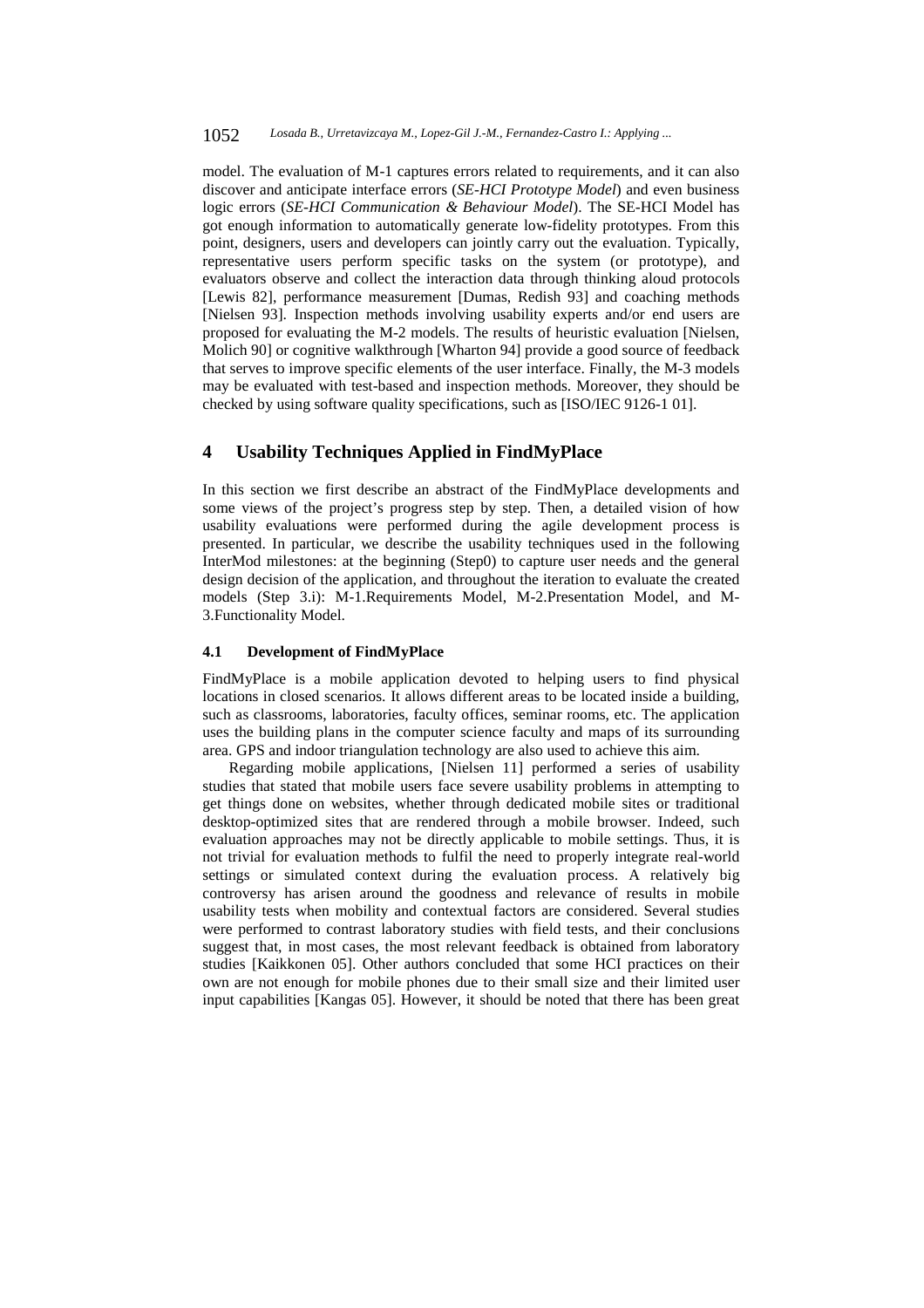evolution in these devices, which is apparent on bigger screen sizes, and a significant increase in interaction capabilities.

Therefore, in this paper we attempt to demonstrate the feasibility of HCI practice with a case study in a mobile application that is evaluated step by step with usability techniques integrated in an agile methodology. The iteration-by-iteration development of FindMyPlace [Losada 12b] is summarized in Fig. 3, while the evaluation processes are detailed in the following subsections.



*Figure 3. Progress of FindMyPlace in the iterations: (a) by UOs created (Step 1.i), (b) by Activities planned (Step 2.i) and (c) by Models created and evaluated (Step 3.i).* 

Fig. 3.a depicts the progress of the project by taking into account the creation of the different UOs: Direct UOs and Indirect (Divided and Fused) UOs. Fig. 3.b illustrates the project's progress by showing the activities that were planned and carried out. The table in Fig. 3.c summarises the models that were developed and evaluated. Each cell of the table is fed with a code composed of a letter (X, I, D or F) and a number, e.g. X1 or I3. Each possible code indicates how and when the model was created. The letter expresses how the model is obtained, i.e. X: developmental activity (DA), I: integration activity (IA), and D/F: UO division/fusion process. The number identifies the iteration in which the model was created and satisfactorily evaluated. The white cells contain information about Direct UOs and the shaded ones correspond to Indirect UOs. Italics are used for UOs obtained by division, and the lack of italics indicates fusion.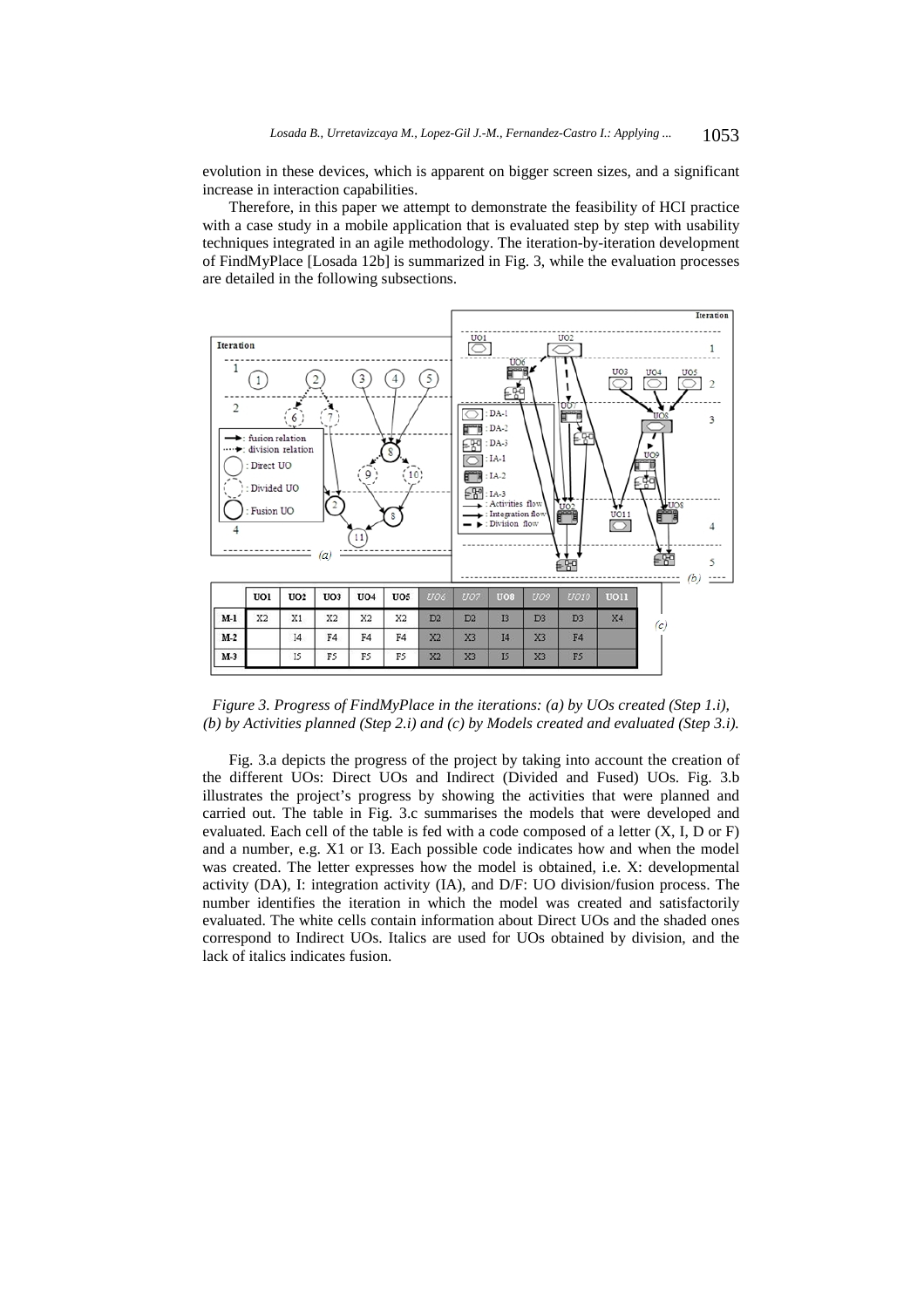#### **4.2 Initial analysis of the project through usability techniques (Step 0)**

At Step 0, a user session was prepared in order to identify the main leading UOs of the application by means of inquiry methods. This process is fully explained below.

*Objectives*: To obtain information about the end users, their needs and priorities. This information would be the basis for defining the initial list of UOs and thus beginning the development process of the FindMyPlace application.

*Participants*: 20 volunteers participated in the user session. All of them were students in the first year of the Computer Science degree programme at the University of the Basque Country. They were also selected as possible end users of the application. In addition, all the project developers attended the meeting in order to answer the users' questions.

*Instruments*: The questionnaire was developed as a GoogleDocs form. It was divided into three different parts: (A) User demographic characteristics: Internet connection on the mobile phone, use of a Smartphone or a basic phone, use of GPS on the phone, etc.; (B) an open questionnaire collected, via a text box, all possible features that users would like the intended application to have; (C) a structured questionnaire about the 13 possible user needs proposed by the project developers. By using Likert scales users had to evaluate each need by indicating their degree of agreement and priority.

*Procedure*: All the students were summoned to a meeting in order to complete the questionnaire. First, they received a brief explanation about the purpose of FindMyPlace, and then the overall session and the different parts of the questionnaire were also described. Finally, they were encouraged to ask questions about completing the questionnaire, which would be answered by the project's developers, who were present in the laboratory. The whole process lasted for approximately 20 minutes.

*Results*: The information gathered let us classify the end users and identify their functional and non-functional desires regarding the application's behaviour. Eighty per cent of them had mobile phones with Internet connection, 70% had a Smartphone and 45% routinely or occasionally used maps on their mobile phones. Sixty per cent used the Android platform, which confirmed its selection as the application's platform. The functional desires identified gave rise to a list with five initial UOs. All UOs had the same priority at the beginning of the development process. The UOs were numbered consecutively and defined with a descriptive name: *UO1-Guiding to a given location, UO2-Showing distribution of spaces in the building plan at different levels of detail, UO3-Locating a teacher's office in the building plan, UO4-Locating a laboratory in the building plan* and *UO5-Locating a special location in the building plan.* In addition, the global view of the application was based on three search options: "People", "Building Plans" and "GPS Guide".

### **4.3 Evaluation of the Requirements Model (M-1)**

The DA-1 activities developed for UO1 and UO2 generated the M-1.Requirements models (iteration 1). These models were evaluated over prototypes generated by the Diagram Tool [Losada 09]. Diagram allows the creation and graphical visualization of the SE-HCI model in a hierarchical representation by means of different kinds of user and system tasks. The automatically generated prototypes simulate certain system features, such as navigation, behaviour and presentation. The evaluators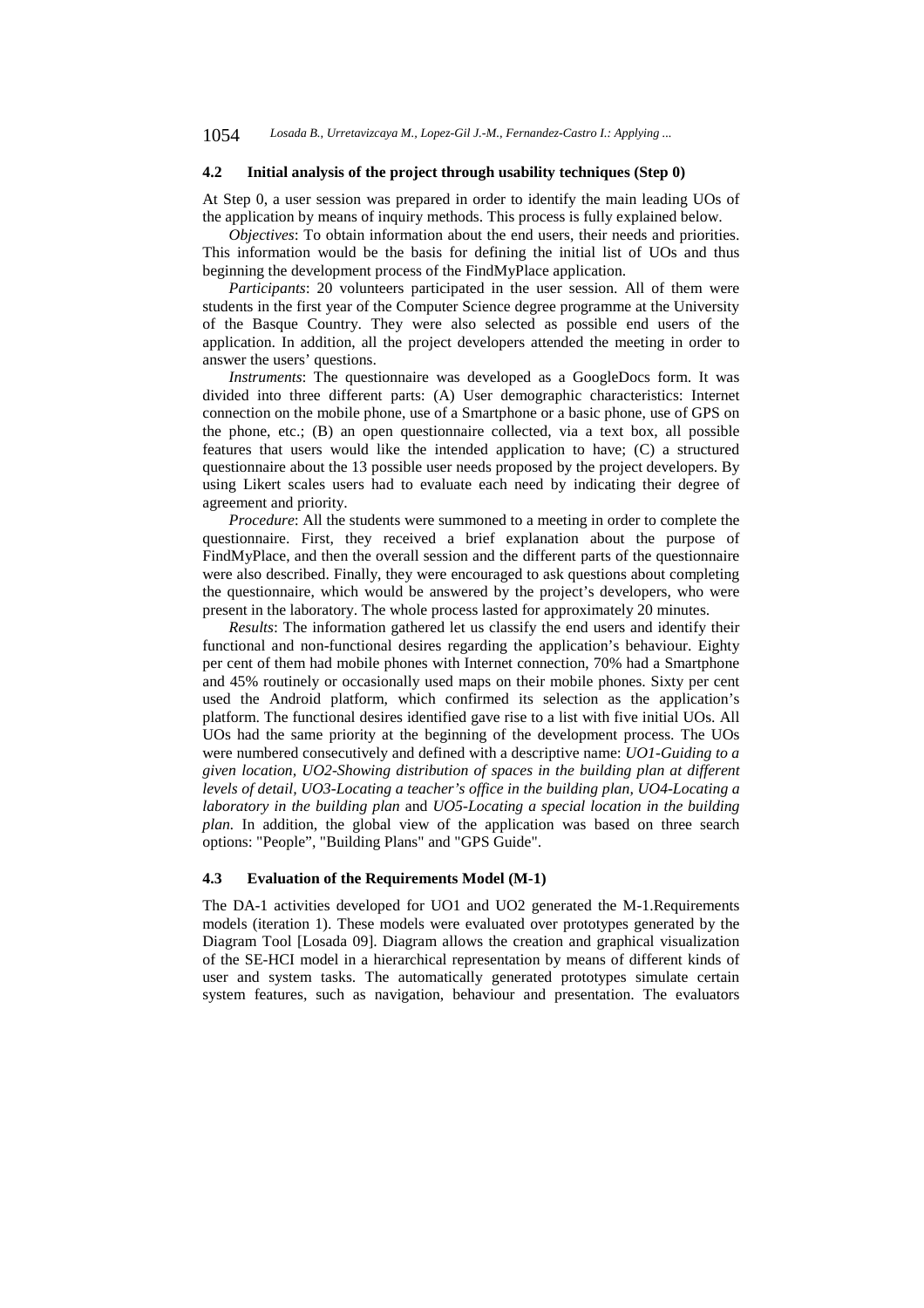performed the tasks included in the SE-HCI models of both UOs, and expressed their opinions according to the Thinking Aloud technique [Lewis 82]. Several problematic aspects related to the terminology used in the interface were identified, especially for UO1. After correcting these problems, a complementary evaluation involving end users and more realistic prototypes for UO1 was proposed. However, UO2 was ready for further development.

In iteration 2, we applied different usability techniques to evaluate M-1 for UOs {1, 3, 4, 5}. Paper prototypes [Mayhew 99] developed from the previous SE-HCI navigation diagrams, the Thinking Aloud technique [Lewis 82] and observation and interviews [Nielsen, Mack 94] were used. The user session was carried out as follows:

*Objectives*: To detect problems in the user interface related to navigation and interaction before developing any code.

*Participants*: 18 volunteers participated (of the initial 20) in the session and 3 usability experts were present to guide the session. They also acted as evaluators.

*Instruments*: The experts developed a paper prototype composed of 16 screens that represented the user interfaces for all UOs under evaluation. The screens included the characteristics established in the SE-HCI model concerning navigation, behaviour and other user interface aspects. Fig. 4.a shows some of the screens and a navigation sequence that is dependent on the actions performed on the interface.



*Figure 4. UO3 evaluation: (a) sequence of screens and (b) the S2 paper prototype* 

The screens simulated the user interface of an Android mobile phone and were developed on a paper sheet template. All 16 screens were bound as a booklet, and a series of post-its were used to properly simulate the navigation sequence through the prototype (Fig. 4.b.). Three booklets were prepared, one for each evaluator.

*Procedure*: An evaluator near each user presented the prototype booklet and undertook a simulator function. In this way, he/she could replicate the system response for each user action by adding post-its to the proper screen, and then by navigating through the screen prototype.

The evaluators presented a series of User Objective Scenarios to be performed by means of the paper prototype. The User Objective Scenario concept derives from the Task Scenarios concept [Mayhew 99] when this is applied to UOs. An UO scenario is a hypothetical story designed by the tester to help the end user to evaluate a UO through a given situation. Tab. 1 shows each UO Scenario; X and Y represent the hypothetical names of a teacher and a laboratory, respectively.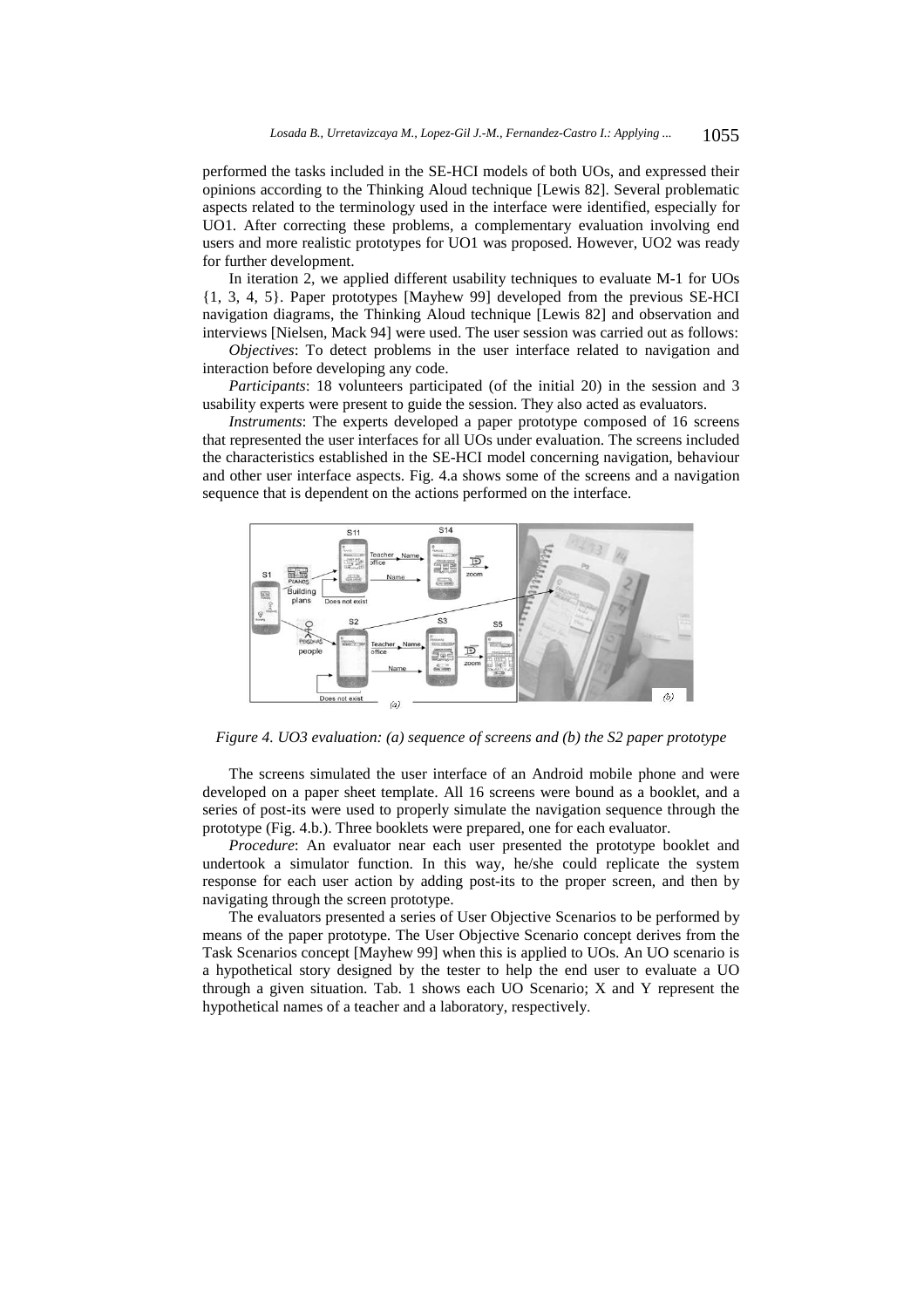#### 1056 *Losada B., Urretavizcaya M., Lopez-Gil J.-M., Fernandez-Castro I.: Applying ...*

All users performed all the UO Scenarios following a randomly generated sequence. In this way possible correlation effects derived from the execution order were avoided. In addition, the evaluators annotated all the users' actions. After completing the scenarios (Tab. 1), a brief interview was conducted to capture users' opinions about the system and aspects that could be improved or included. The session lasted for approximately 30 min/user.

| UO     | <b>User Objective Scenarios</b>                                   | Achievement |
|--------|-------------------------------------------------------------------|-------------|
|        | I am in the hall and I want you to guide me to teacher X's office | 16.67%      |
| $\sim$ | Show me teacher X's office in the building plan                   | 88.89%      |
| 4      | Show me where lab Y is located in the building plan               | 94.44%      |
|        | Show me where the cafeteria is located in the building plan       | 100%        |

#### *Table 1. User Objective Scenarios and task completion percentage*

*Results*: Tab. 1 includes the completion percentage of the UO scenarios. From the data, it is clear that UO1 requires a major iterative redesigning process, as most users were not able to complete it. The possibility of determining this fact at such an early stage of development is a clear advantage that the SE-HCI model provides. However, the UOs related to searching for specific targets in the building plans were completely finished nearly every time, although minor changes were still needed. Apart from efficacy-related measures, evaluators also collected data to assess efficiency (see Tab. 2). It must be noted that these data provide information about efficiency only for those scenarios that were successfully completed by users and not for the others.

|                                                     | U <sub>O3</sub> | UO4   | UO5       |
|-----------------------------------------------------|-----------------|-------|-----------|
| Non-optimal paths                                   | 6.25            | 11.76 | 16.67     |
| Click on incorrect elements inside the correct path |                 | 1.33  | $00^{+1}$ |
| Incorrect data input                                |                 | 1.67  | 3.00      |

#### *Table 2. Efficiency measures for the objective scenarios*

"Non-optimal paths" expresses the percentage of users that followed a nonoptimal path to fulfil a UO Scenario. The number of clicks that users made on the interface elements belonging to the correct path but that did not lead to the correct fulfilment of the objective scenario was also noted. Finally, the number of times that users included incorrect data in a textbox was also registered.

Efficiency measures provide valuable information regarding the use of the interface and the aspects that need improvement. For instance, UO5 was the objective scenario where users introduced more data incorrectly (Tab. 2), despite being the most effective one (Tab. 1). Thus, in this case, the efficiency measures indicate the need to improve the user interface, but they also prove that it is good enough for users to rewrite the input text adequately when a mistake occurs. We have also applied a ttest to the rate of UO scenarios completed, non-optimal paths followed and incorrect clicks made, for the three groups of users. In all cases the p-value>0.20. When applying a t-test to incorrect data, the p-value>0.08. These facts are remarkable, as they indicate that there are no statistically significant differences in user performances when considering the mobile platform, the type of phone and the use of maps.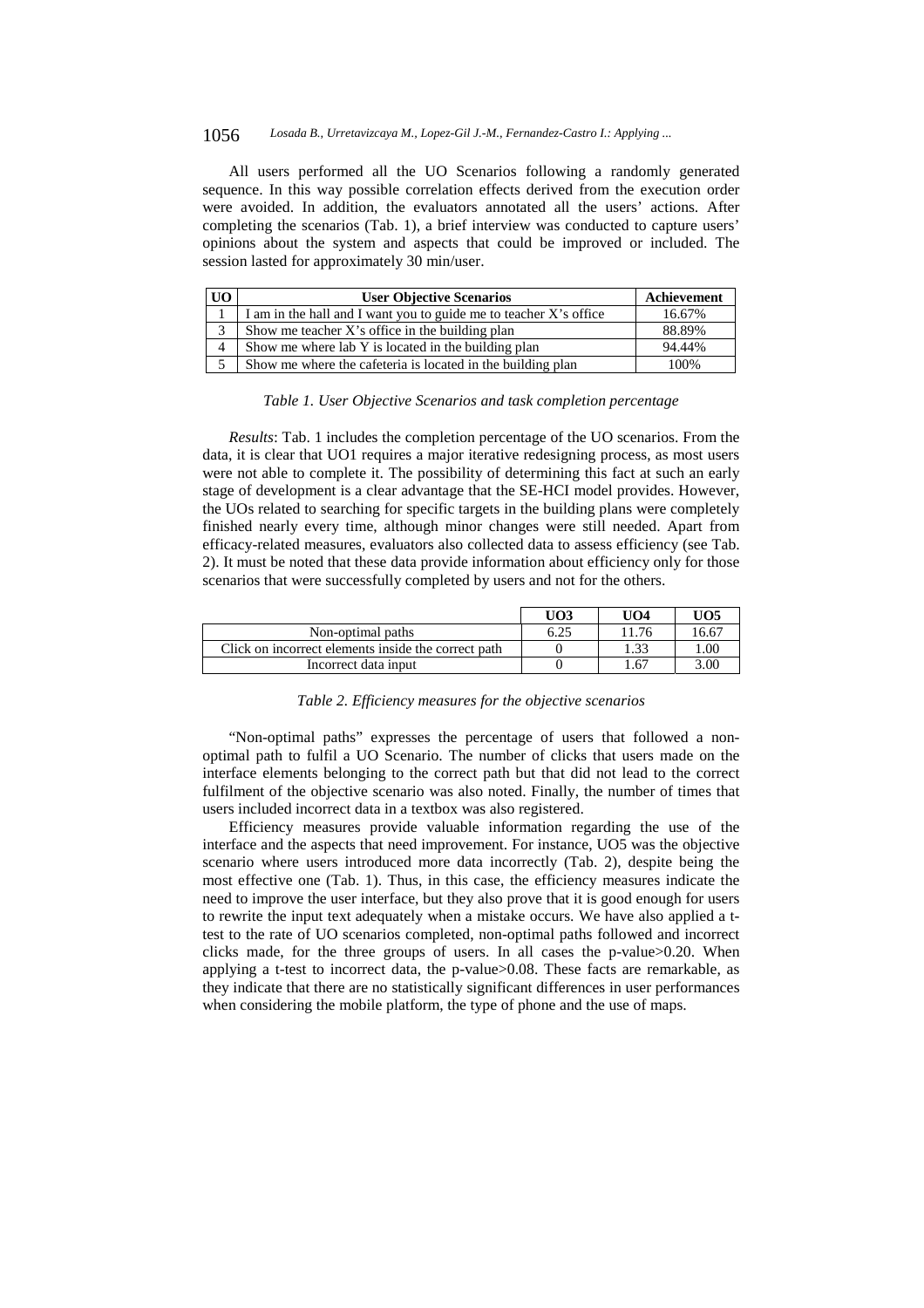#### **4.4 Evaluation of the Presentation Model (M-2)**

In iteration 4, a heuristic evaluation was used to determine the suitability of the M-2 of UO2. The evaluation process was as follows.

*Objectives*: To detect navigation and interaction problems in the user interface early in the development process.

*Participants*: Three usability experts performed the evaluation.

*Instruments*: A functional version of the application that implemented UO2 was installed on a Samsung Galaxy S mobile phone platform. Every evaluator used a mobile phone to evaluate the user interface according to Bertini's eight heuristic principles, which were divided in 35 sub-heuristics [Bertini 08]. The sub-heuristics were assessed according to the Severity Ranking Scale (SRS) [Nielsen, Mack 94], which weighed usability errors according to their importance. The sub-heuristics were also analysed to determine whether they were applicable or not applicable (NA).

*Procedure*: As a first step, evaluators studied the interface and then checked all the heuristics and their corresponding sub-heuristics. Every applicable sub-heuristic was ranked by the experts according to Nielsen's SRS, ranging from 0-4 (*no usability problem at all* to *usability catastrophe*). Once the individual evaluation processes were finished, the evaluators met and presented their findings and agreed on a list.

*Results*: Tab. 3 shows the results. The focus of the evaluation was on identifying potential usability errors in applicable sub-heuristics, although NA sub-heuristics were also represented. The results did not show any usability catastrophes. Forty-three per cent of the sub-heuristics did not present any usability problems, and over a quarter of the sub-heuristics were NA. The two major usability problems found were related to the limited number of ways that the application could be manipulated, as manipulating it with only one hand—a highly probable scenario in a mobile context is a difficult motor skill for the user. Some minor usability problems were detected: (1) the screen is small when the landscape mode is active; (2) images are not displayed like a photo gallery, which lacks continuity; (3) the button distribution on the initial screen in landscape mode is inadequate; and (4) there is a lack of personalization options in the application. Finally, there were still some superficial problems concerning reading and navigating the screen contents, which requires: (1) providing greater flexibility when initializing the user interface elements; (2) improving the icon aesthetics when they are selected and displayed; and (3) clarifying two error messages related to visualizing the building plans.

| <b>SRS</b>               | NA   |      |    | ັ    |          |
|--------------------------|------|------|----|------|----------|
| Number of sub-heuristics |      |      |    |      |          |
| Percentage               | 0.26 | 0.43 | 14 | 0.06 | $0.00\,$ |

*Table 3. Results of the heuristic evaluation on the prototype* 

For future developments, some sub-heuristics primarily related to privacy and security issues will be considered. In the current development, the building plans were located within the application itself, so there were neither privacy nor security concerns about how the information was obtained. These kinds of issues will likely appear when data is transmitted from a server to the application, even though the provided information is publicly accessible at the university's website.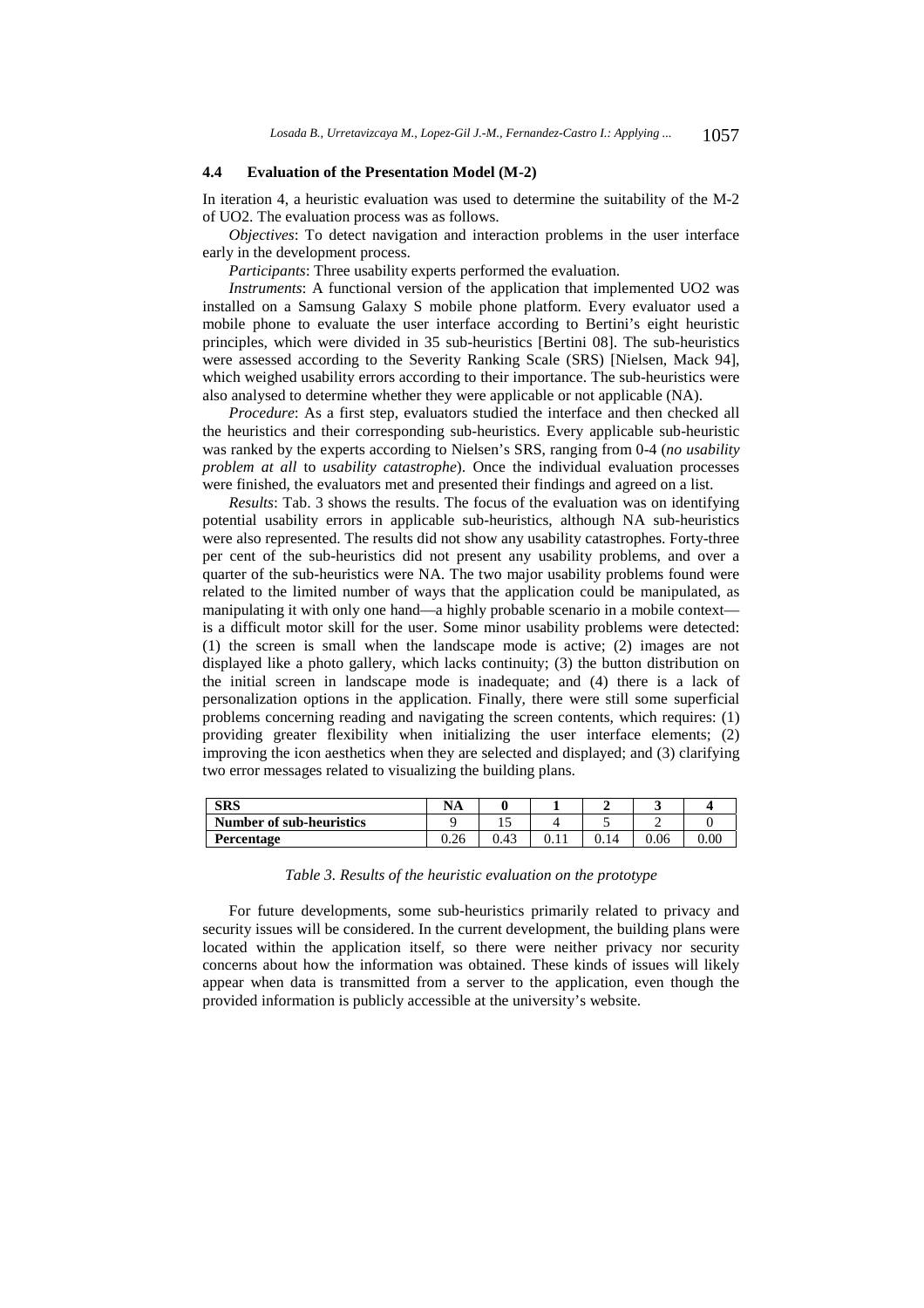#### **4.5 Evaluation of the M-3.Functionality Model**

The M-3 of UO2 was evaluated in iteration 5 by means of usability tests, including user satisfaction and efficacy and efficiency measures.

*Participants*: At the time this evaluation was carried out, it was a new academic year and so it was necessary to recruit a new group of end users. The group consisted of 12 students in their first year of college whose adeptness with the user model was checked. All of the new end users owned smartphones, 91% of which were mobile phones with Internet connection, 66% of which had the Android platform and 83% of users routinely or occasionally maps used on their mobile phones.

*Material and Instruments*: Again, Samsung Galaxy S mobile phones were used. They had a running application with all the functionalities related to UO2, and a module to gather usage logs during user interaction based on the Android-Logging-Log4J library. The demographic questionnaire used in Step 0 was used to check the adeptness of the new user group. At the end of testing session, users had to complete the CSUQ satisfaction questionnaire [Lewis 01]. This includes 19 statements that users rank from 0 to 9 depending on their degree of agreement. Users could also mark a statement as being not applicable for the task, and make any other comment about it.

*Procedure*: First, end users filled in the demographic questionnaire to check that they fit the user model. Then, they carried out four tasks in the application with no time limit. Like in the evaluations of M-1 in iteration 2, the evaluators presented a series of User Objective Scenarios to be performed, also in a randomly selected order (see Tab. 4). After completing all tasks, participants filled in the satisfaction questionnaire, and then there was a short interview with users so they could express their opinion about the application. The session lasted for approximately 15 min./user.

| Task           | <b>UO2 Evaluation Scenarios</b>                                                                                                                                                      |  |  |  |  |
|----------------|--------------------------------------------------------------------------------------------------------------------------------------------------------------------------------------|--|--|--|--|
|                | I am on the ground floor and want to go to the<br>cafeteria, located on the ground floor. Visualize<br>it centred in the screen, with a suitable size as to<br>be properly displayed |  |  |  |  |
| $\mathfrak{D}$ | I am on the ground floor and want to go to<br>laboratory E08, located on the mezzanine.<br>Visualize it centred in the screen, with                                                  |  |  |  |  |
| 3              | I am on the ground floor and want to go to the<br>school secretary, located on the first floor.<br>Visualize it centred in the screen, with                                          |  |  |  |  |
|                | I am on the ground floor and want to go to office<br>253, located on the second floor. Visualize it<br>centred in the screen, with                                                   |  |  |  |  |

*Table 4. UO2 Evaluation Scenarios. Snapshot of a user handling the mobile phone while evaluating task 4* 

*Study process and Results*: The log file obtained by the application requires a preprocess to facilitate its subsequent study (Fig. 5.a). There are two main kinds of user actions over the interface: to press some buttons, and to touch the building plans to move them or zoom in. Thus, only some of the information collected in the log file is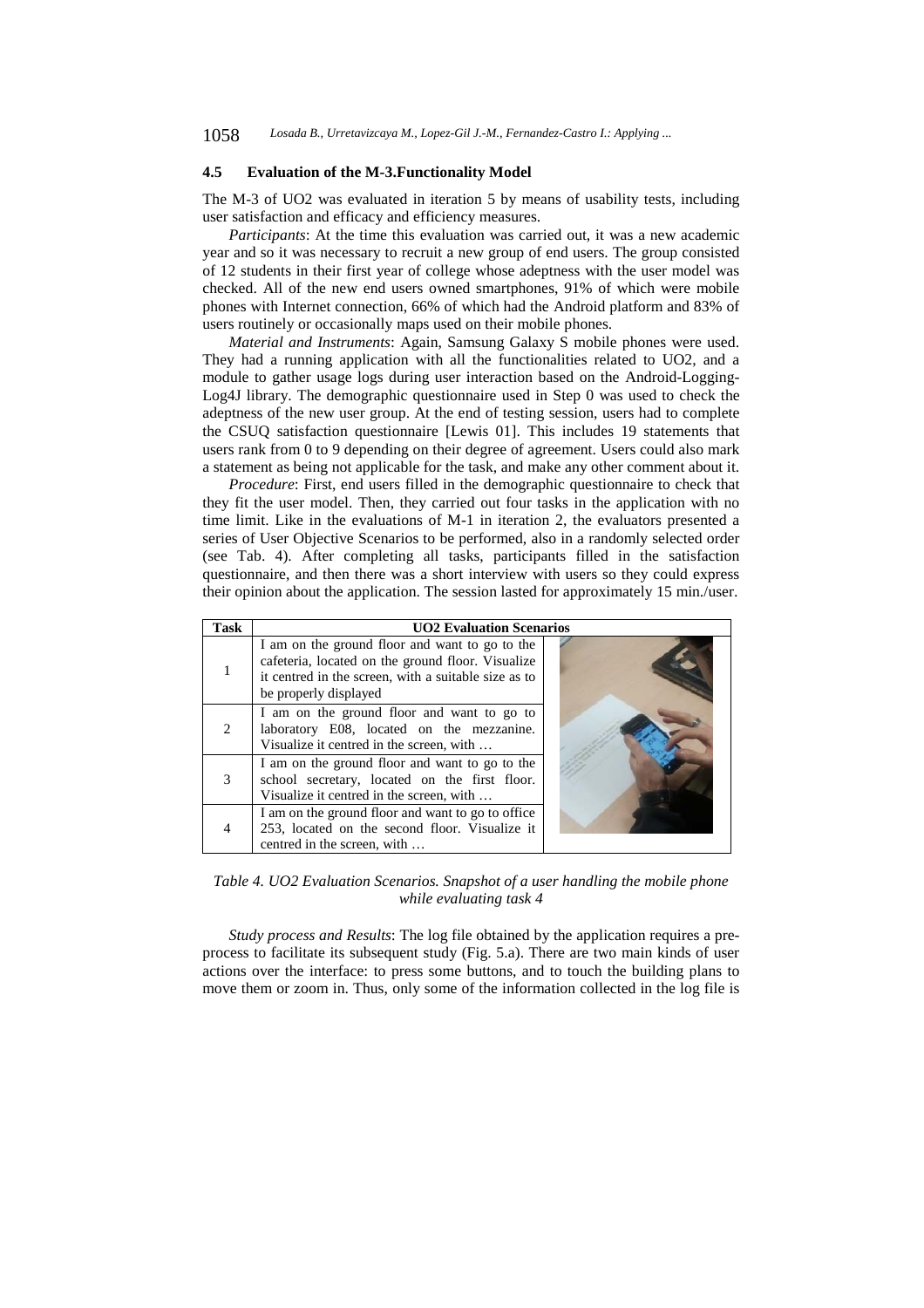required, i.e. time, button pressed (e.g. "building plans") and identification of the action on the screen expressed by a number code (e.g. 0, 261, 2, etc.).



*Figure 5. The log file pre-process: (a) Initial log file fragment, (b) UO2 screen sequence generated by pressed buttons, (c) FSM of touch performance, and (d) New log file* 

Taking into account the possible buttons that could be pressed, the UO2 navigation model is represented by the sequence of screens shown in Fig. 5.b (e.g. S0, S11, S12, etc.): the "building plans" button, and the button to move to a next/previous floor plan. Each screen (state) allows the user to touch the building plan in order to move/zoom in on the current floor.

Interface responses are represented by a finite state machine FSM (Fig. 5.c). The pre-process interprets the logs and associates the user activities with both the screen sequence states and the FSM states. The "T0" state corresponds to every possible screen (from S11 to S15). The new states file is easier to read, understand, and trace (see Fig. 5.d). Each line describes the interaction state in terms of three data points: state (screen and touch) and time (seconds and milliseconds). In the example, (1) the S0 state corresponds to the main screen of the FindMyPlace application, (2) S11 is the state reached after pressing the "building plans" button, and the next lines represent (3) a series of six touch activities (Ti). These are: placing the 1st finger on the screen  $(T0-0\rightarrow T1)$ , placing the 2nd finger on the screen  $(T1-261\rightarrow T2)$ , zooming in on an area of the floor plan (T2—2 $\rightarrow$ T2), removing the 2nd finger from the screen (T2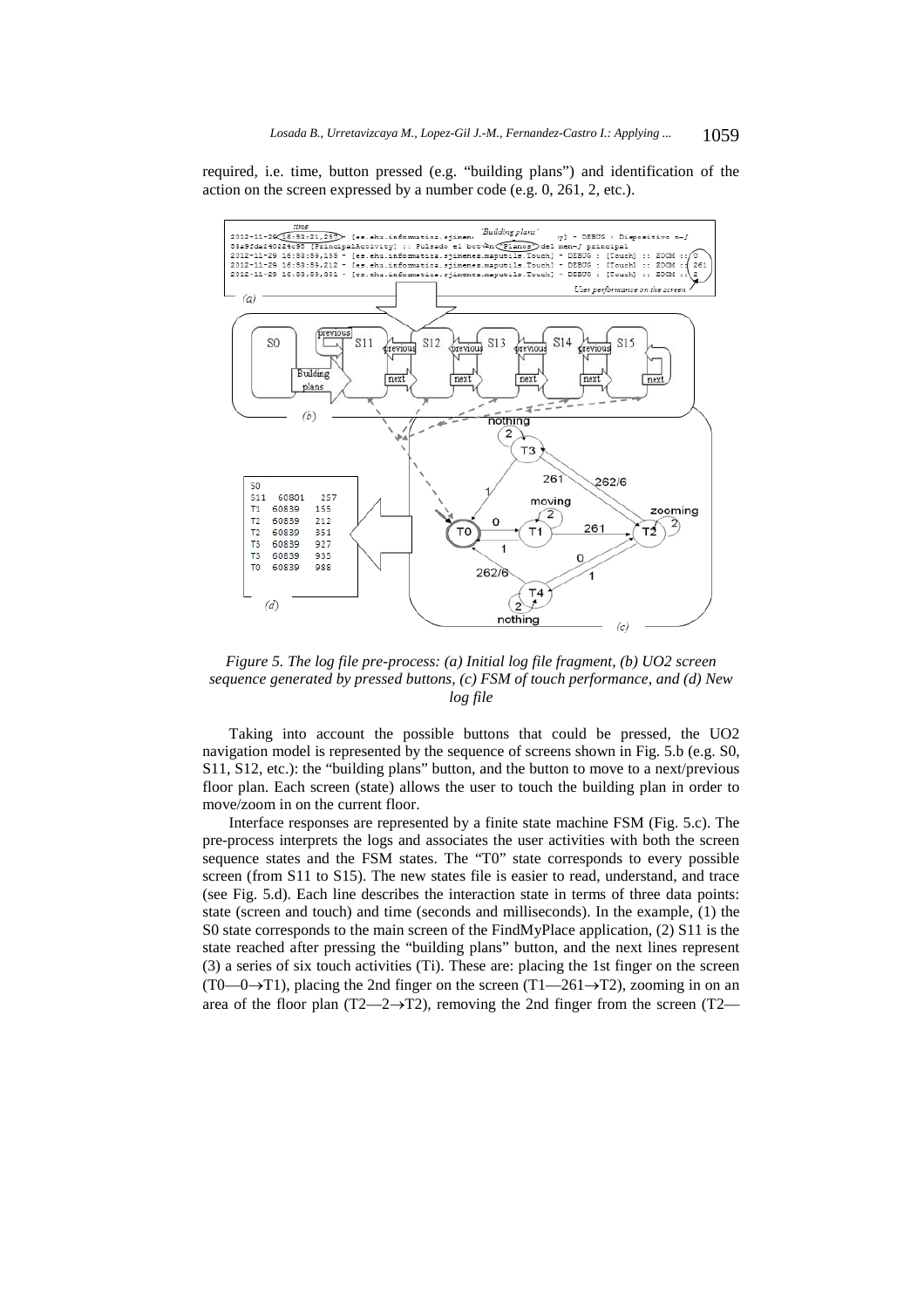$262/6 \rightarrow T3$ ), moving the 2nd finger across the screen without effects on the interface  $(T3 \rightarrow 2 \rightarrow T3)$ , and removing the 1st finger  $(T3 \rightarrow T0)$ .

After finishing the evaluations and filtering the log files, we obtained the relevant performance data: (1) efficacy was estimated by considering the percentage of task completion and the number of erroneous user interactions, and (2) efficiency was estimated by considering the performance time for each task and its deviation from the optimal routes according to certain given patterns. Tab. 5 shows the mean of the gathered data. All users completed all tasks, but in some cases users were lost for a moment because they did not know what kinds of interactions could be performed. The time spent to complete the tasks was clearly low. Just one task lasted for over 30 seconds (mean value). The number of interactions performed seems to be high, as it goes from a mean of 25.33 to 49.67, but we think this is justified by the fact that locating a place in building plans when using a small screen requires many movements and zoom interactions. Finally, erroneous interactions were very low; only 6 users made interactions outside of the optimal route. They completed 15 erroneous interactions out of a total of the 1738 interactions performed by all users to complete the whole task set.

| Task | Time (ms) | N. interaction | Completion | <b>Erroneous interaction</b> |
|------|-----------|----------------|------------|------------------------------|
|      | 26809.58  | 33.58          |            | 0.17                         |
|      | 27341.25  | 36.25          |            | 0.75                         |
|      | 22611.00  | 25.33          |            | 0.25                         |
|      | 34925.00  | 49.67          |            | 0.08                         |

*Table 5. Mean values of efficacy and efficiency measures derived from the logs studied* 

In general, the results of the satisfaction questionnaire were positive. The users considered statements 9 and 10, which concerned error messages, as not applicable, since the interactions of most of them had did not give rise to error messages. On the other hand, 9 statements were ranked between 8 and 9; they included aspects related to how easily the system can be used, the usefulness of the application, comfort and the user's perceived ability to complete the tasks. The two statements regarding the clarity of information and how easy it was to locate information were ranked with a mean of 7. Users ranked three questions with a mean value of between 6 and 7: the clarity of how information was organized on the screens, whether the information provided was valuable for completing the tasks, and whether the user interface was appealing. Comfort when using the interface was ranked at 5.75. Statement 18, "*This system includes all functionalities and capabilities I expect it to have*", was the lowest ranked, although users were told that the evaluation covered just a part of the system. Statement 19, which ranked the user's overall satisfaction with the system, received an average value of 6.67 out of 9.

Users' comments included in the questionnaire were complemented with brief interviews. Some interesting points arose from both techniques. First, in some cases users were not aware of which floor they were on. Although the floor indicator is text displayed on the top of the interface next to the home icon, it was not recognized as part of the interface. Another relevant comment requested colour coding for different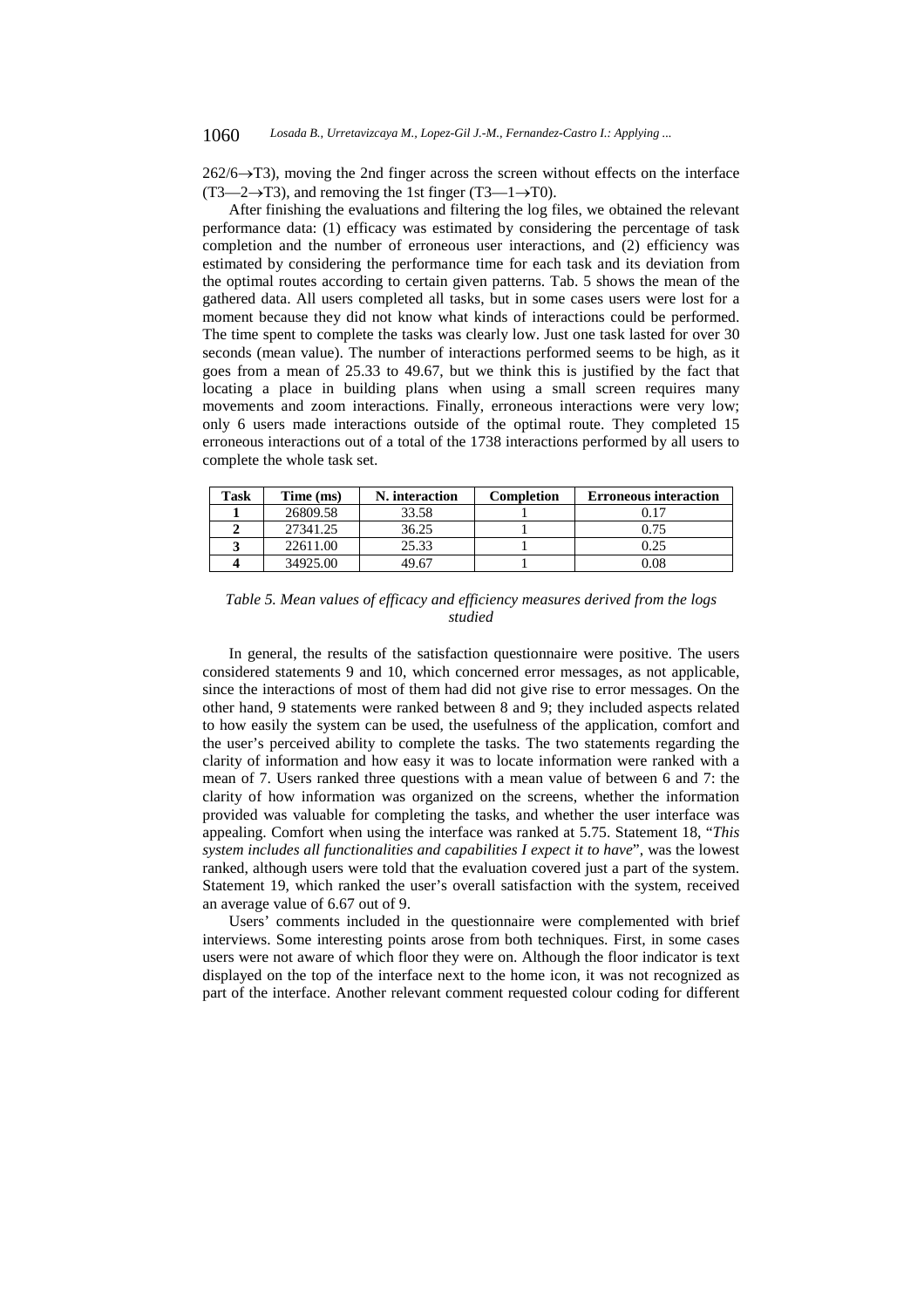kinds of spaces (e.g. offices, classrooms or laboratories); it would have been helpful for identifying the spaces and making the search quicker.

# **5 Discussion**

Applying usability evaluation techniques in the early stages of the development process has shown two main advantages. First, obtaining the initial list of UOs at the project's beginning, together with the continuous evaluation of usability with end users, have promoted development that is tailored to users' expectations. Second, using paper prototyping prior to implementation, when it is used in early stages of the development process and it is focused on checking navigation and layout, have proved to be adequate for validating the Requirement Models. Although FindMyPlace includes interactions such as map zooming or direct manipulation, our results contradict references stating that paper prototyping is not adequate for developing mobile phone applications [Kangas 05].

Thanks to the early evaluation of the SE-HCI model, we were able to detect early on that UO1 required a major iterative redesigning process, and thus we organized the process accordingly. At the same time, we could confirm that performing evaluations with end users at every step of the process, such as [Mayhew 99] suggests, would be outside the scope of agile methodologies, since the time required to define and prepare user tests goes against the agile philosophy. Thus, there must be a balance between agility and evaluation in order to mix both aspects in project development.

Regarding the later steps in the development process, the use of heuristic evaluation provided us with limited information. In the context of InterMod, heuristic evaluation was applied only for developments related to specific UOs. The selected set of heuristics [Bertini 08] was shown to be valuable. However, as they were developed prior to the popularity of multi-tactile devices, they do not deal with the aspects that would have benefitted the evaluation.

Another relevant issue concerning evaluations lies in how to collect data in mobile environments. We have developed a module to analyse the interaction logs resulting from user tests. This module identifies the screen that the user is on at every moment, and extracts information about what activities (moving or zooming) are being performed to explore the building plans. We expect this module be particularly useful for further studies in mobile developments.

Our experience when developing software with InterMod suggests that most evaluations should be carried out by a multidisciplinary team composed of end users and members of the development team. We believe it is desirable to include at least one specialist in usability testing aimed to design and streamline a suitable assessment process, and also to determine the evaluation frequency with end users. Usability evaluations must be performed because these processes ensure better decision-making during development processes, and they avoid wasting time on wrong paths and their subsequent correction. Thus, adequate monitoring of the project without causing end user tedium is a challenge.

By considering the assessment needs with end users it is possible to plan the parallel creation of models by different UOs in the same iteration. Thus, usability evaluation sessions with end users could be grouped without delaying the project's development. As a direct consequence, the time users engage in evaluation would be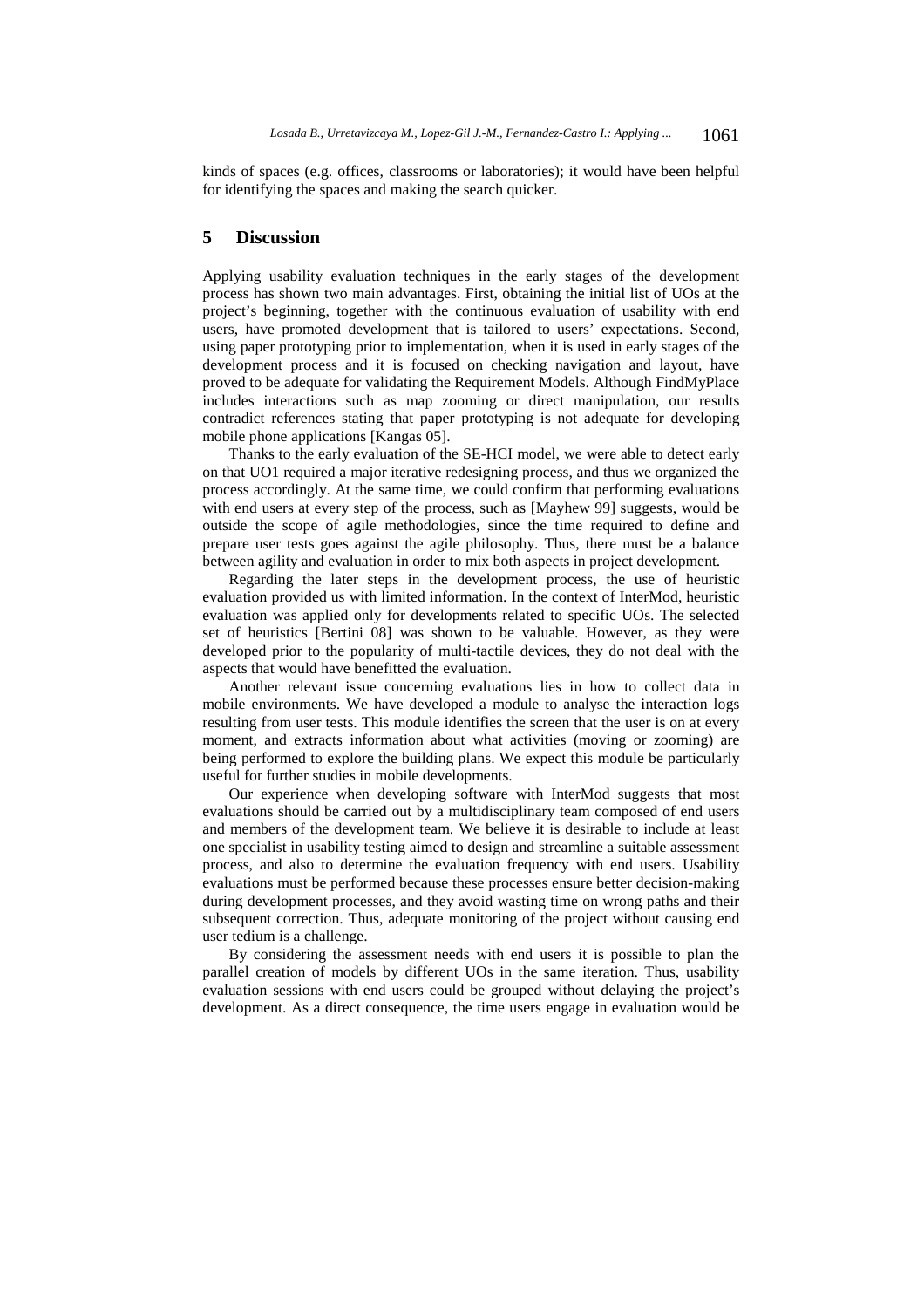reduced and the evaluation criteria could be unified. For instance, the end user evaluations of the M-1 models were performed jointly in iteration2. Thanks to the Internet and new technologies, certain types of user evaluations, such as completing questionnaires, may not require direct user observation. Nevertheless, evaluations with the prototypes should be carried out in their presence in order to gather opinions, ideas and impressions. The most frequent criticism of agile methodologies is their lack of formality, as obtaining a product seems to have priority over the time invested in its design. However, the SE-HCI model proposed by InterMod includes the formalization of the gathered requirements and also promotes early evaluation.

InterMod also provides solutions for adequately integrating usability in an agile development methodology. The traditional agile methodologies that do not consider usability aspects have problems regarding when and how to integrate them in the development process. These problems arise from the fact that agile models boost short iterations and minimal up-front design. It must be taken into account that, in this context, changes in the development process can happen at any stage [Beck 01]. Continuous changes to the user interface (UI) derived from a fast iterative design can cause conflicts with user expectations; they can lead to inconsistencies and dissatisfaction [Constantine, Lockwood 02a]. InterMod's integration proposal shares some of the solutions to such integration problems that have been presented in the literature and its agile process facilitates adequate symbiosis between agility and usability assessment.

# **6 Conclusions**

This paper has presented a proposal to integrate usability engineering in the agile InterMod methodology, and has shown its advantages, benefits and verifiable improvements. The main contributions consist of explicitly describing when, which and how to integrate usability techniques; and they have been progressively presented through the FindMyPlace guiding example. On the one hand, this approach promoted development tailored to users' expectations as a consequence of applying usability evaluation techniques in early stages of the development process. On the other hand, the SE-HCI model proposed by InterMod includes the formalization of the gathered requirements, which provides a level of formality in the agile development and also promotes early evaluation. The performed usability evaluations ensure better decision-making during the development processes and saves time and effort by avoiding wrong paths and their subsequent correction.

InterMod is an agile methodology that aims to help with the accurate development of high quality interactive software. Its main characteristic is to develop interactive software on the basis of models generated and evaluated during the project. The solution provided by InterMod organizes the development process on the basis of UOs, which are logical and consistent units. Each UO considers evaluation processes advocated by HCI, which means that usability design and evaluation are performed throughout the entire development process. The different activities of different UOs are developed in parallel. Thus, the UI usability design and evaluation are not performed up-front for the whole project, as they are framed by UOs. In this context, new integration activities are necessary to evaluate the UI, as it can be enhanced while the development process advances. For the cost of the evaluations to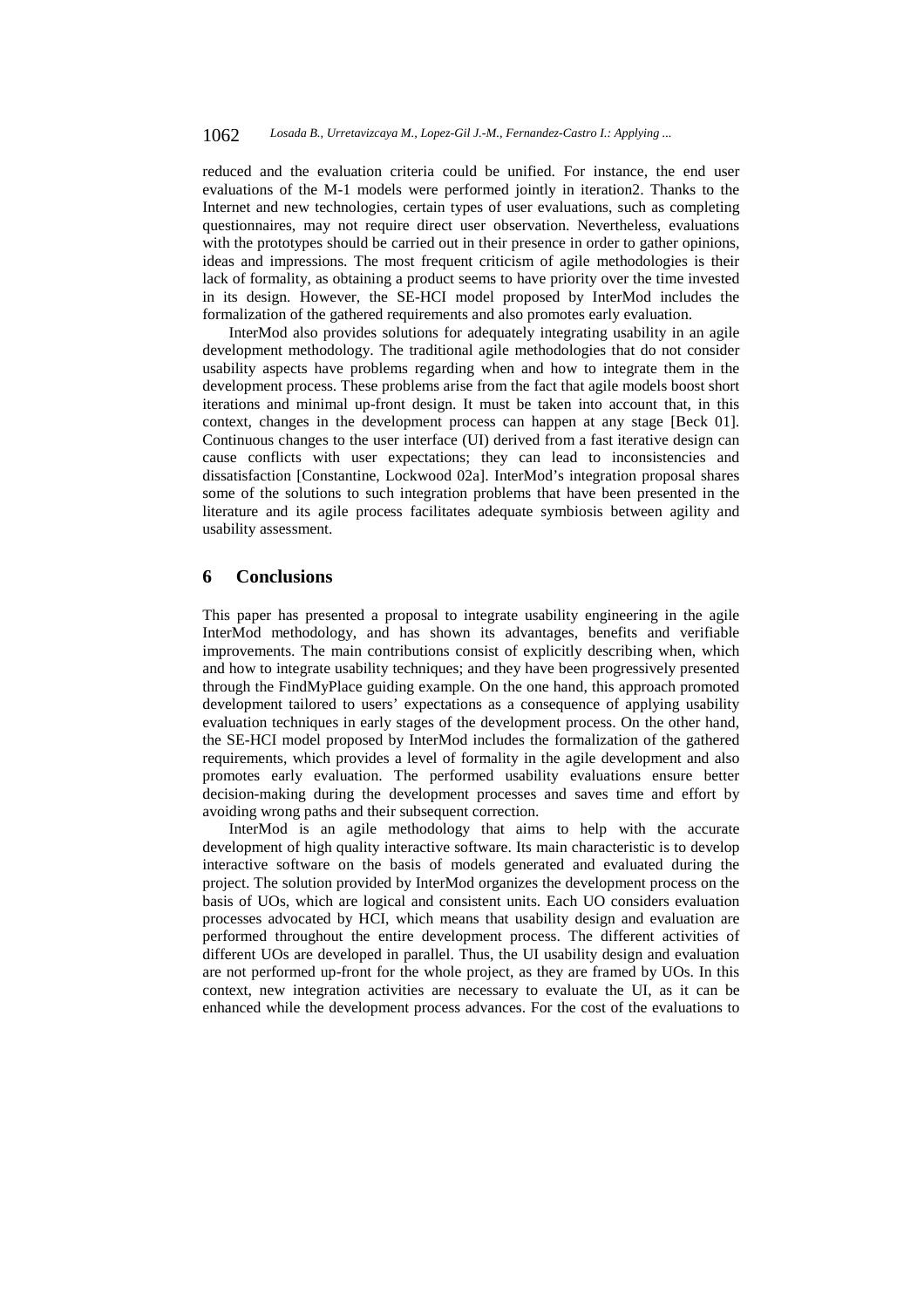be affordable in an agile development context, the management of UO activities may mean grouping such evaluations in specific iterations in order to achieve a greater degree of efficacy when performing them. The presented work shows that performing such grouping is possible and beneficial for building an agile mobile application.

In terms of mobile development, applying usability evaluation has provided clear advantages from the earliest stages. First of all, paper prototypes allowed us to determine usability problems in one of the UOs. In addition, it has allowed us to focus on developing the remaining UOs while solving the detected problems. Secondly, heuristic evaluations have proven to be adequate for evaluating early mobile prototypes, as they provide a fast and cheap way to determine usability errors. Thirdly, the module developed to analyse user interaction logs has been valuable in checking their efficacy and efficiency. Furthermore, the success of this mobile log analysis module will promote its use in other mobile developments to perform the same function.

#### **Acknowledgments**

This work has been supported by the TIN2009-14380 and GV IT722-13 research projects. The authors would like to thank Sergio Jiménez for his helpful suggestions.

## **References**

- [Ambler 13] Ambler, S. "Agile Modeling (AM): Effective Practices for Modeling and Documentation". Retrieved on May 2013 from: http://www.agilemodeling.com/
- [Beck 01] Beck, K. 2001. "Manifesto for Agile Software Development"; Agile Alliance. Retrieved on May 2013 from: http://agilemanifesto.org/
- [Bertini 08] E. Bertini, T. Catarci, A. Dix, S. Gabrielli S. Kimani, G. Santucci. *"*Appropriating Heuristic Evaluation for Mobile Computing"; International Journal of Mobile Human Computer Interaction, 1(1), 20-41
- [Blomkvist 2005] Blomkvist, S.. "Towards a model for bridging agile development and usercentered design"; In Seffah, A., Gulliksen, J., Desmarais, M. (eds) *Human-Centered Software Engineering- Integrating usability in the Software Development Lifecycle*. Springer, The Netherlands. 2005
- [Constantine, Lockwood 02a] Constantine L., Lockwood L. 2002. "Usage-centered engineering for web applications"; IEEE Soft. 19(2):42-50.
- [Constantine 02b] Constantine, L. "Beyond User-Centered Design and User Experience: Designing for User Performance", Cutter IT Journal, vol. 17, no. 2, feb. 2002.
- [Dix 03] Dix A., Finlay J. E., Abowd G. D., Beale R. 2003 "Human-Computer Interaction*" 3rd ed*. Prentice Hall.
- [Dumas, Redish 93] Dumas J.S. and Redish J.C. 1993. "A Practical Guide to Usability Testing*"*, Norwood.
- [Federoff 08] M. Federoff, C. Villamor, L. Miller, J. Patton, A. Rosenstein, K. Baxter, y K. Kelkar, 2008 "Extreme usability: adapting research approaches for agile development", in CHI '08 Extended Abstracts on Human Factors in Computing Systems, New York, NY, USA, , pp. 2269–2272.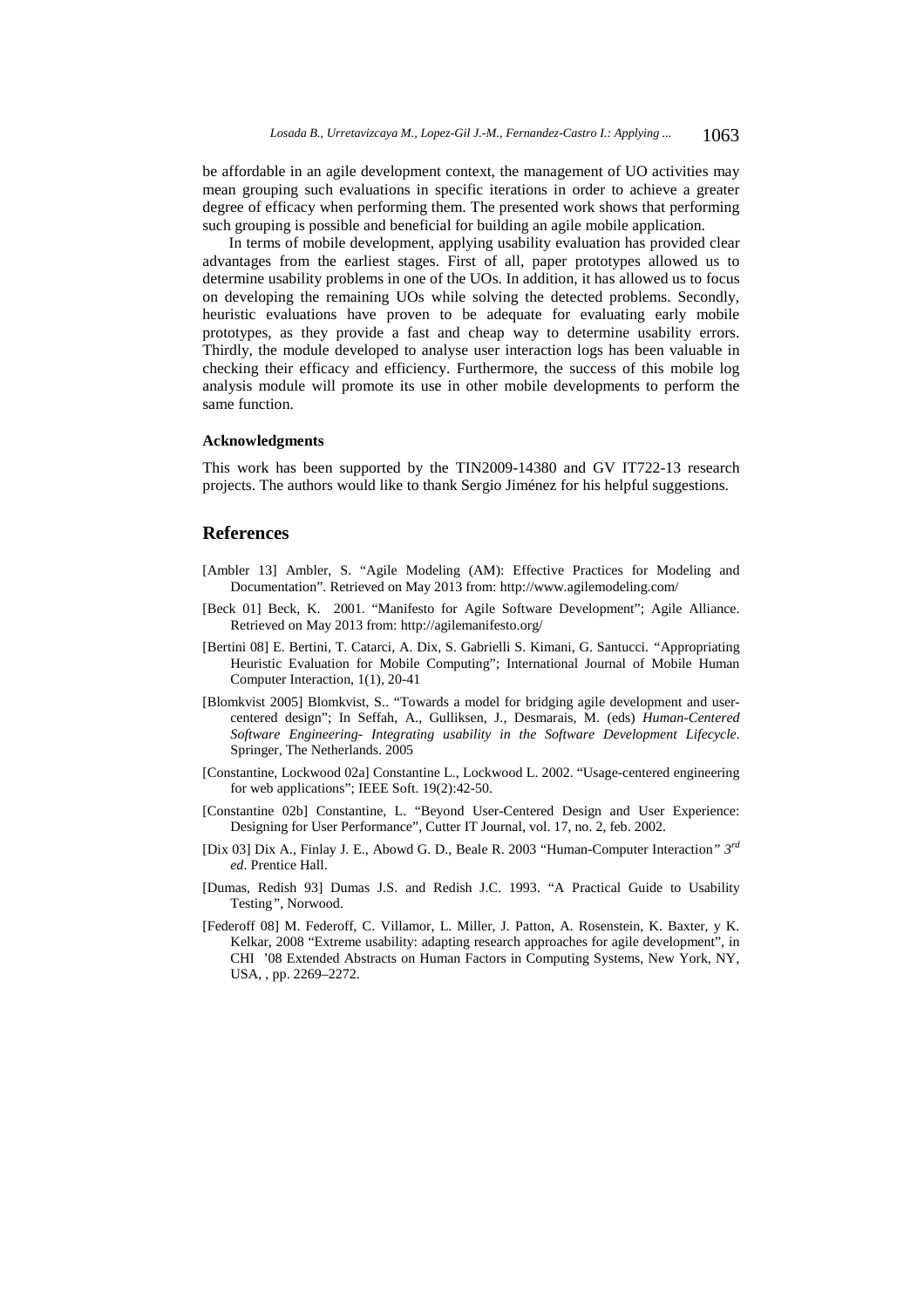- [Granollers 05] Granollers, T., Lorés, J., Cañas, J.J. 2005. "Design of user centred interactive systems. UOC Editorial (In Spanish)
- [Hellman 10] Hellman, T.D., Hosseini-Khayat, A., Maurer,F., "Agile Interaction Design and Test-Driven Development of User Interfaces – A Literature Review", in Agile Software Development, T. Dingsøyr, T. Dybå, y N. B. Moe, Eds. Springer Berlin Heidelberg, 2010, pp. 185–201.
- [Hussain 09] Hussain, Z., Wolfgang, S., Holzinger, "A. Current State of Agile User-Centered Design: A Survey", in Proc. of the 5<sup>th</sup> Symposium of the Workgroup Human-Computer Interaction and Usability Engineering of the Austrian Computer Society on HCI and Usability for e-Inclusion pp.416 - 427 Springer-Verlag Berlin, Heidelberg, 2009.
- [ISO/IEC 9126-1 01] International standard, "Software engineering—Product quality—Part 1: Quality model*"*.
- [Kaikkonen 05] Kaikkonen, A., Kallio, T., Kekäläinen, A., Kankainen, A. and Cankar, M. 2005. "Usability testing of mobile applications: A comparison between laboratory and field testing"; Journal of Usability Studies, 1(1), 4-16.
- [Kangas 05] Kangas E. Kinnunen T. "Applying user-centered design to mobile application development" ACM 48(7): 55-59, 2005
- [Kane 03] Kane, D., "Finding a Place for discount usability engineering in agile development: Throwing down the gauntlet";in proceedings of Agile Development Conference (ADC'03), pp. 40-46. IEEE Press, 2003
- [Larman 03] Larman, C. 2003. "Agile and Iterative Development: A Manager's Guide" Addison-Wesley Professional
- [Lee 06] Lee, J.C. 2006. "Embracing agile development of usable software systems"; In CHI '06 Extended Abstracts on Human Factors in Computing Systems (CHI EA '06). ACM, New York, NY, USA, 1767-1770
- [Lee 09] Lee, J.C.; Scott McCrickard, D.; Stevens, K.T.; "Examining the Foundations of Agile Usability with eXtreme Scenario-Based Design" AGILE '09, pp.3-10, 24-28 Aug. 2009
- [Lewis 82] Lewis, C. H. 1982. "Using the "Thinking Aloud" Method In Cognitive Interface Design" (TR). IBM. RC-9265
- [Lewis 01] Lewis, J. R. 2001. "Psychometric Evaluation of the CSUQ Using Data from Five Years of Usability Studie*";.* IBM. TR-29.3418
- [Limbourg 05] Limbourg Q., Vanderdonckt V., Michotte B., Bouillon L. 2005. "USIXML: A Language Supporting Multi-path Development of User Interfaces" LNCS , 3425, 200-220.
- [Losada 09] Losada, B., Urretavizcaya, M., Fernández- Castro, I. 2009*. "*Requirements analysis as a guide for the process of organising and developing an interactive application*"*. Int. Ass. Development of the Information Society, pp. 412-416.
- [Losada 12a] Losada B, Urretavizcaya M., Fernández-Castro I., 2012. "A guide to agile development of interactive software with a "User Objectives"-driven methodology", Science of Computer Programming, DOI 10.1016/j.scico.2012.07.022. In press.
- [Losada 12b] Losada B, Urretavizcaya M., Fernández-Castro I., 2012. "Combining InterMod agile methodology with usability engineering in a mobile application development"t*, Interacción'12. DOI: 10.1145/2379636.2379674*
- [Löwgren, Stolterman 07] Löwgren J., Stolterman J., 2007 "Thoughtful Interaction Design: A Design Perspective on Information Technology". The MIT Press.
- [Markopoulus 00] Markopoulus P., Marijnissen P., 2000 "UML as a representation for Interaction Design". OZCHI, 240-249